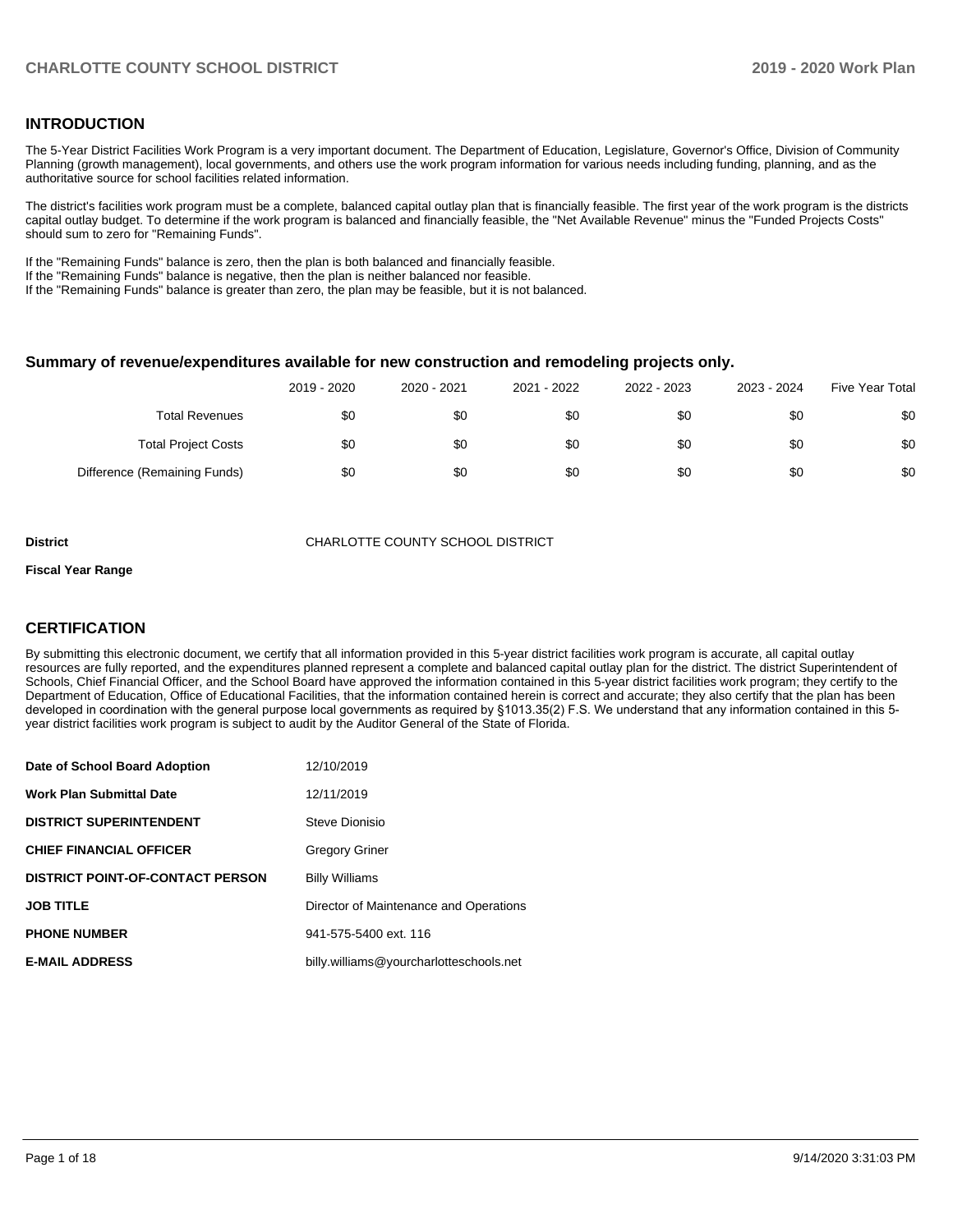# **Expenditures**

#### **Expenditure for Maintenance, Repair and Renovation from 1.50-Mills and PECO**

Annually, prior to the adoption of the district school budget, each school board must prepare a tentative district facilities work program that includes a schedule of major repair and renovation projects necessary to maintain the educational and ancillary facilities of the district.

|                           | Item                                                                                                                                                                                                                                                                                                                                                                                                                                                                                                                                                                                                             | 2019 - 2020<br><b>Actual Budget</b> | 2020 - 2021<br>Projected | 2021 - 2022<br>Projected | 2022 - 2023<br>Projected | 2023 - 2024<br>Projected | <b>Total</b> |
|---------------------------|------------------------------------------------------------------------------------------------------------------------------------------------------------------------------------------------------------------------------------------------------------------------------------------------------------------------------------------------------------------------------------------------------------------------------------------------------------------------------------------------------------------------------------------------------------------------------------------------------------------|-------------------------------------|--------------------------|--------------------------|--------------------------|--------------------------|--------------|
| <b>HVAC</b>               |                                                                                                                                                                                                                                                                                                                                                                                                                                                                                                                                                                                                                  | \$3,820,659                         | \$4,500,000              | \$4,800,000              | \$5,100,000              | \$5,500,000              | \$23,720,659 |
| Locations:                | BENJAMIN J BAKER ELEMENTARY, CHARLOTTE HARBOR SCHOOL, CHARLOTTE SENIOR HIGH, CHARLOTTE TECHNICAL COLLEGE,<br>DEEP CREEK ELEMENTARY, EAST ELEMENTARY, KINGSWAY ELEMENTARY, L A AINGER MIDDLE, LEMON BAY SENIOR HIGH,<br>LIBERTY ELEMENTARY, MEADOW PARK ELEMENTARY, MURDOCK CENTER, MURDOCK MIDDLE, MURDOCK TRANSPORTATION,<br>MYAKKA RIVER ELEMENTARY, NEIL ARMSTRONG ELEMENTARY, PEACE RIVER ELEMENTARY, PORT CHARLOTTE MIDDLE, PORT<br>CHARLOTTE SENIOR HIGH, PUNTA GORDA CENTER, PUNTA GORDA MIDDLE, SALLIE JONES ELEMENTARY, THE ACADEMY,<br>VINELAND ELEMENTARY, WEST COUNTY TRANSPORTATION AND MAINTENANCE |                                     |                          |                          |                          |                          |              |
| Flooring                  |                                                                                                                                                                                                                                                                                                                                                                                                                                                                                                                                                                                                                  | \$1,702,944                         | \$500.000                | \$525,000                | \$550,000                | \$600,000                | \$3,877,944  |
| Locations:                | BENJAMIN J BAKER ELEMENTARY, CHARLOTTE HARBOR SCHOOL, CHARLOTTE SENIOR HIGH, CHARLOTTE TECHNICAL COLLEGE,<br>DEEP CREEK ELEMENTARY. EAST ELEMENTARY, KINGSWAY ELEMENTARY, L A AINGER MIDDLE, LEMON BAY SENIOR HIGH.<br>LIBERTY ELEMENTARY, MEADOW PARK ELEMENTARY, MURDOCK CENTER, MURDOCK MIDDLE, MURDOCK TRANSPORTATION,<br>MYAKKA RIVER ELEMENTARY, NEIL ARMSTRONG ELEMENTARY, PEACE RIVER ELEMENTARY, PORT CHARLOTTE MIDDLE, PORT<br>CHARLOTTE SENIOR HIGH, PUNTA GORDA CENTER, PUNTA GORDA MIDDLE, SALLIE JONES ELEMENTARY, THE ACADEMY,<br>VINELAND ELEMENTARY, WEST COUNTY TRANSPORTATION AND MAINTENANCE |                                     |                          |                          |                          |                          |              |
| Roofing                   |                                                                                                                                                                                                                                                                                                                                                                                                                                                                                                                                                                                                                  | \$1,771,390                         | \$1,800,000              | \$2,250,000              | \$2,750,000              | \$3,000,000              | \$11,571,390 |
| Locations:                | BENJAMIN J BAKER ELEMENTARY, CHARLOTTE HARBOR SCHOOL, CHARLOTTE SENIOR HIGH, CHARLOTTE TECHNICAL COLLEGE,<br>DEEP CREEK ELEMENTARY, EAST ELEMENTARY, KINGSWAY ELEMENTARY, L A AINGER MIDDLE, LEMON BAY SENIOR HIGH,<br>LIBERTY ELEMENTARY, MEADOW PARK ELEMENTARY, MURDOCK CENTER, MURDOCK MIDDLE, MURDOCK TRANSPORTATION,<br>MYAKKA RIVER ELEMENTARY, NEIL ARMSTRONG ELEMENTARY, PEACE RIVER ELEMENTARY, PORT CHARLOTTE MIDDLE, PORT<br>CHARLOTTE SENIOR HIGH, PUNTA GORDA CENTER, PUNTA GORDA MIDDLE, SALLIE JONES ELEMENTARY, THE ACADEMY,<br>VINELAND ELEMENTARY, WEST COUNTY TRANSPORTATION AND MAINTENANCE |                                     |                          |                          |                          |                          |              |
| Safety to Life            |                                                                                                                                                                                                                                                                                                                                                                                                                                                                                                                                                                                                                  | \$0                                 | \$0                      | \$0                      | \$0                      | \$0                      | \$0          |
| Locations:                | No Locations for this expenditure.                                                                                                                                                                                                                                                                                                                                                                                                                                                                                                                                                                               |                                     |                          |                          |                          |                          |              |
| Fencing                   |                                                                                                                                                                                                                                                                                                                                                                                                                                                                                                                                                                                                                  | \$0                                 | \$0                      | \$0                      | \$0                      | \$0                      | \$0          |
|                           | Locations: No Locations for this expenditure.                                                                                                                                                                                                                                                                                                                                                                                                                                                                                                                                                                    |                                     |                          |                          |                          |                          |              |
| Parking                   |                                                                                                                                                                                                                                                                                                                                                                                                                                                                                                                                                                                                                  | \$0                                 | \$0                      | \$0                      | \$0                      | \$0                      | \$0          |
|                           | Locations: No Locations for this expenditure.                                                                                                                                                                                                                                                                                                                                                                                                                                                                                                                                                                    |                                     |                          |                          |                          |                          |              |
| Electrical                |                                                                                                                                                                                                                                                                                                                                                                                                                                                                                                                                                                                                                  | \$0                                 | \$0                      | \$0                      | \$0                      | \$0                      | \$0          |
| Locations:                | No Locations for this expenditure.                                                                                                                                                                                                                                                                                                                                                                                                                                                                                                                                                                               |                                     |                          |                          |                          |                          |              |
| Fire Alarm                |                                                                                                                                                                                                                                                                                                                                                                                                                                                                                                                                                                                                                  | \$611,968                           | \$730,000                | \$750.000                | \$800,000                | \$900.000                | \$3.791.968  |
| Locations:                | BENJAMIN J BAKER ELEMENTARY, CHARLOTTE HARBOR SCHOOL, CHARLOTTE SENIOR HIGH, CHARLOTTE TECHNICAL COLLEGE,<br>DEEP CREEK ELEMENTARY, EAST ELEMENTARY, KINGSWAY ELEMENTARY, L A AINGER MIDDLE, LEMON BAY SENIOR HIGH,<br>LIBERTY ELEMENTARY, MEADOW PARK ELEMENTARY, MURDOCK CENTER, MURDOCK MIDDLE, MURDOCK TRANSPORTATION,<br>MYAKKA RIVER ELEMENTARY, NEIL ARMSTRONG ELEMENTARY, PEACE RIVER ELEMENTARY, PORT CHARLOTTE MIDDLE, PORT<br>CHARLOTTE SENIOR HIGH, PUNTA GORDA CENTER, PUNTA GORDA MIDDLE, SALLIE JONES ELEMENTARY, THE ACADEMY,<br>VINELAND ELEMENTARY, WEST COUNTY TRANSPORTATION AND MAINTENANCE |                                     |                          |                          |                          |                          |              |
| Telephone/Intercom System |                                                                                                                                                                                                                                                                                                                                                                                                                                                                                                                                                                                                                  | \$504,375                           | \$500,000                | \$500,000                | \$500,000                | \$700,000                | \$2,704,375  |
| Locations:                | BENJAMIN J BAKER ELEMENTARY, CHARLOTTE HARBOR SCHOOL, CHARLOTTE SENIOR HIGH, CHARLOTTE TECHNICAL COLLEGE,<br>DEEP CREEK ELEMENTARY, EAST ELEMENTARY, KINGSWAY ELEMENTARY, L A AINGER MIDDLE, LEMON BAY SENIOR HIGH,<br>LIBERTY ELEMENTARY. MEADOW PARK ELEMENTARY. MURDOCK CENTER. MURDOCK MIDDLE. MURDOCK TRANSPORTATION.<br>MYAKKA RIVER ELEMENTARY, NEIL ARMSTRONG ELEMENTARY, PEACE RIVER ELEMENTARY, PORT CHARLOTTE MIDDLE, PORT<br>CHARLOTTE SENIOR HIGH, PUNTA GORDA CENTER, PUNTA GORDA MIDDLE, SALLIE JONES ELEMENTARY, THE ACADEMY,<br>VINELAND ELEMENTARY, WEST COUNTY TRANSPORTATION AND MAINTENANCE |                                     |                          |                          |                          |                          |              |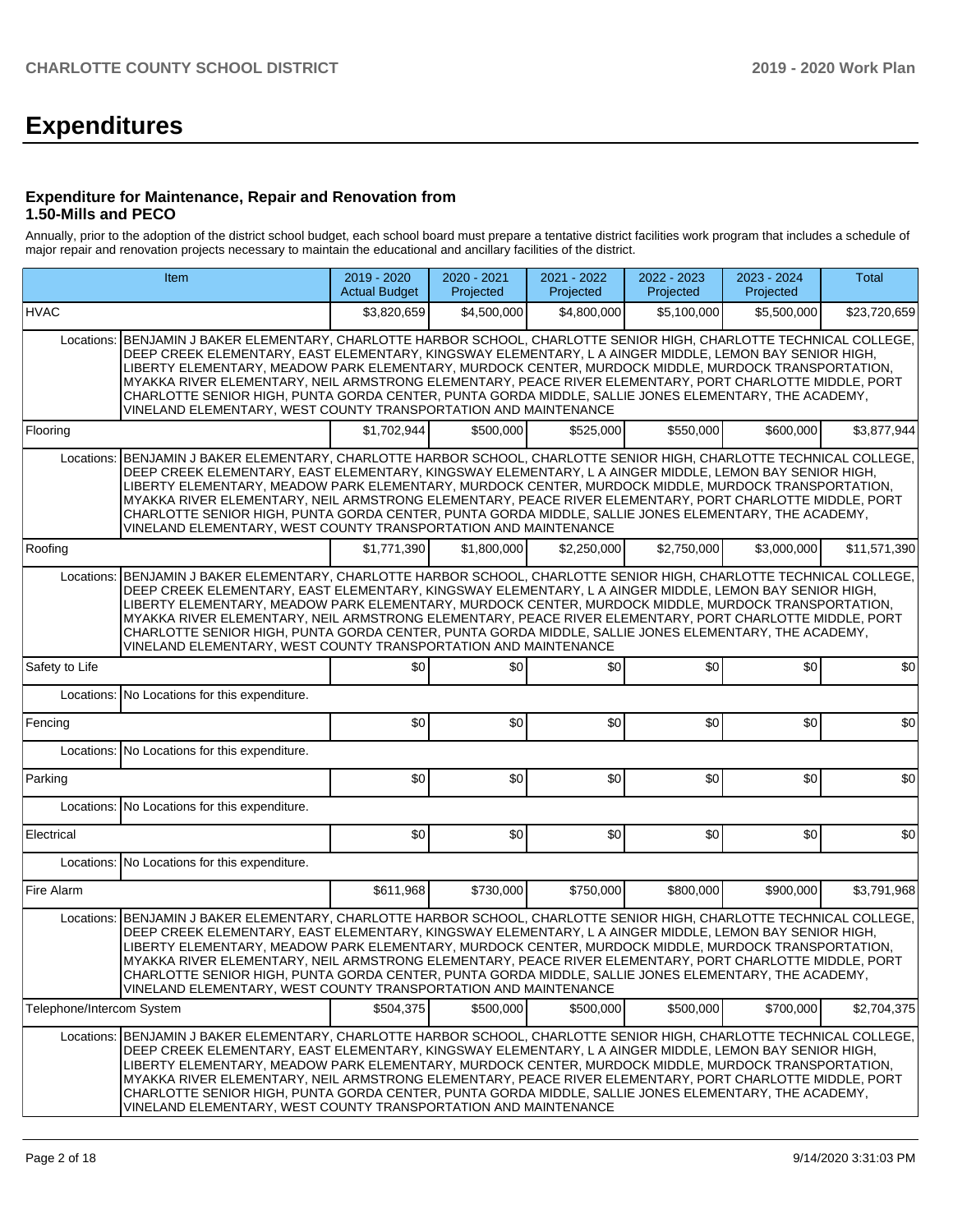| Closed Circuit Television |                                                                                                                                                                                                                                                                                                                                                                                                                                                                                                                                                                                                                               | \$0         | \$0         | \$0         | \$0          | \$1          | \$1          |
|---------------------------|-------------------------------------------------------------------------------------------------------------------------------------------------------------------------------------------------------------------------------------------------------------------------------------------------------------------------------------------------------------------------------------------------------------------------------------------------------------------------------------------------------------------------------------------------------------------------------------------------------------------------------|-------------|-------------|-------------|--------------|--------------|--------------|
|                           | Locations: BENJAMIN J BAKER ELEMENTARY, CHARLOTTE HARBOR SCHOOL, CHARLOTTE SENIOR HIGH, CHARLOTTE TECHNICAL COLLEGE,<br>DEEP CREEK ELEMENTARY, EAST ELEMENTARY, KINGSWAY ELEMENTARY, L A AINGER MIDDLE, LEMON BAY SENIOR HIGH,<br>LIBERTY ELEMENTARY, MEADOW PARK ELEMENTARY, MURDOCK CENTER, MURDOCK MIDDLE, MURDOCK TRANSPORTATION,<br>MYAKKA RIVER ELEMENTARY, NEIL ARMSTRONG ELEMENTARY, PEACE RIVER ELEMENTARY, PORT CHARLOTTE MIDDLE, PORT<br>CHARLOTTE SENIOR HIGH, PUNTA GORDA CENTER, PUNTA GORDA MIDDLE, SALLIE JONES ELEMENTARY, THE ACADEMY,<br>VINELAND ELEMENTARY, WEST COUNTY TRANSPORTATION AND MAINTENANCE   |             |             |             |              |              |              |
| Paint                     |                                                                                                                                                                                                                                                                                                                                                                                                                                                                                                                                                                                                                               | \$388,915   | \$300,000   | \$300,000   | \$325,000    | \$355,000    | \$1,668,915  |
|                           | Locations:   BENJAMIN J BAKER ELEMENTARY, CHARLOTTE HARBOR SCHOOL, CHARLOTTE SENIOR HIGH, CHARLOTTE TECHNICAL COLLEGE,<br>DEEP CREEK ELEMENTARY, EAST ELEMENTARY, KINGSWAY ELEMENTARY, L A AINGER MIDDLE, LEMON BAY SENIOR HIGH,<br>LIBERTY ELEMENTARY, MEADOW PARK ELEMENTARY, MURDOCK CENTER, MURDOCK MIDDLE, MURDOCK TRANSPORTATION,<br>MYAKKA RIVER ELEMENTARY, NEIL ARMSTRONG ELEMENTARY, PEACE RIVER ELEMENTARY, PORT CHARLOTTE MIDDLE, PORT<br>CHARLOTTE SENIOR HIGH, PUNTA GORDA CENTER, PUNTA GORDA MIDDLE, SALLIE JONES ELEMENTARY, THE ACADEMY,<br>VINELAND ELEMENTARY, WEST COUNTY TRANSPORTATION AND MAINTENANCE |             |             |             |              |              |              |
| Maintenance/Repair        |                                                                                                                                                                                                                                                                                                                                                                                                                                                                                                                                                                                                                               | \$0         | \$0         | \$0         | \$0          | \$0          | \$0          |
|                           | Locations: No Locations for this expenditure.                                                                                                                                                                                                                                                                                                                                                                                                                                                                                                                                                                                 |             |             |             |              |              |              |
|                           | <b>Sub Total:</b>                                                                                                                                                                                                                                                                                                                                                                                                                                                                                                                                                                                                             | \$8,800,251 | \$8,330,000 | \$9,125,000 | \$10,025,000 | \$11,055,001 | \$47,335,252 |

| <b>IPECO Maintenance Expenditures</b> | \$0          | $\sim$<br>Ψ  | ሶሳ<br>υŒ     | ሶሳ<br>υU     | \$0          | \$0          |
|---------------------------------------|--------------|--------------|--------------|--------------|--------------|--------------|
| 1.50 Mill Sub Total: İ                | \$26,889,124 | \$14,395,000 | \$15,270,000 | \$16,348,000 | \$17.430.001 | \$90,332,125 |

|                                                                                                                                                                                                                                                                                                                                                                                                                                                                                                                                                                                                                            | Other Items                                                                                                                                                                                                                                                                                                                                                                                                                                                                                                                                                                                                                | $2019 - 2020$<br><b>Actual Budget</b> | 2020 - 2021<br>Projected | 2021 - 2022<br>Projected | $2022 - 2023$<br>Projected | 2023 - 2024<br>Projected | Total       |
|----------------------------------------------------------------------------------------------------------------------------------------------------------------------------------------------------------------------------------------------------------------------------------------------------------------------------------------------------------------------------------------------------------------------------------------------------------------------------------------------------------------------------------------------------------------------------------------------------------------------------|----------------------------------------------------------------------------------------------------------------------------------------------------------------------------------------------------------------------------------------------------------------------------------------------------------------------------------------------------------------------------------------------------------------------------------------------------------------------------------------------------------------------------------------------------------------------------------------------------------------------------|---------------------------------------|--------------------------|--------------------------|----------------------------|--------------------------|-------------|
| 385-Paving                                                                                                                                                                                                                                                                                                                                                                                                                                                                                                                                                                                                                 |                                                                                                                                                                                                                                                                                                                                                                                                                                                                                                                                                                                                                            | \$200,000                             | \$375,000                | \$400,000                | \$500,000                  | \$500,000                | \$1,975,000 |
| Locations BENJAMIN J BAKER ELEMENTARY, CHARLOTTE HARBOR SCHOOL, CHARLOTTE SENIOR HIGH, CHARLOTTE TECHNICAL<br>COLLEGE, DEEP CREEK ELEMENTARY, EAST ELEMENTARY, KINGSWAY ELEMENTARY, L A AINGER MIDDLE, LEMON BAY<br>SENIOR HIGH, LIBERTY ELEMENTARY, MEADOW PARK ELEMENTARY, MURDOCK CENTER, MURDOCK MIDDLE, MURDOCK<br>TRANSPORTATION, MYAKKA RIVER ELEMENTARY, NEIL ARMSTRONG ELEMENTARY, PEACE RIVER ELEMENTARY, PORT<br>CHARLOTTE MIDDLE, PORT CHARLOTTE SENIOR HIGH, PUNTA GORDA CENTER, PUNTA GORDA MIDDLE, SALLIE JONES<br>ELEMENTARY, THE ACADEMY, VINELAND ELEMENTARY, WEST COUNTY TRANSPORTATION AND MAINTENANCE |                                                                                                                                                                                                                                                                                                                                                                                                                                                                                                                                                                                                                            |                                       |                          |                          |                            |                          |             |
| 383-Small Renovation Projects                                                                                                                                                                                                                                                                                                                                                                                                                                                                                                                                                                                              |                                                                                                                                                                                                                                                                                                                                                                                                                                                                                                                                                                                                                            | \$3,623,691                           | \$1,200,000              | \$1,200,000              | \$1,200,000                | \$1,200,000              | \$8,423,691 |
|                                                                                                                                                                                                                                                                                                                                                                                                                                                                                                                                                                                                                            | Locations BENJAMIN J BAKER ELEMENTARY, CHARLOTTE HARBOR SCHOOL, CHARLOTTE SENIOR HIGH, CHARLOTTE TECHNICAL<br>COLLEGE, DEEP CREEK ELEMENTARY, EAST ELEMENTARY, KINGSWAY ELEMENTARY, L A AINGER MIDDLE, LEMON BAY<br>SENIOR HIGH, LIBERTY ELEMENTARY, MEADOW PARK ELEMENTARY, MURDOCK CENTER, MURDOCK MIDDLE, MURDOCK<br>TRANSPORTATION, MYAKKA RIVER ELEMENTARY, NEIL ARMSTRONG ELEMENTARY, PEACE RIVER ELEMENTARY, PORT<br>CHARLOTTE MIDDLE, PORT CHARLOTTE SENIOR HIGH, PUNTA GORDA CENTER, PUNTA GORDA MIDDLE, SALLIE JONES<br>ELEMENTARY, THE ACADEMY, VINELAND ELEMENTARY, WEST COUNTY TRANSPORTATION AND MAINTENANCE |                                       |                          |                          |                            |                          |             |
| 366-ADA                                                                                                                                                                                                                                                                                                                                                                                                                                                                                                                                                                                                                    |                                                                                                                                                                                                                                                                                                                                                                                                                                                                                                                                                                                                                            | \$0                                   | \$40,000                 | \$45,000                 | \$48,000                   | \$50,000                 | \$183,000   |
|                                                                                                                                                                                                                                                                                                                                                                                                                                                                                                                                                                                                                            | Locations BENJAMIN J BAKER ELEMENTARY, CHARLOTTE HARBOR SCHOOL, CHARLOTTE SENIOR HIGH, CHARLOTTE TECHNICAL<br>COLLEGE, DEEP CREEK ELEMENTARY, EAST ELEMENTARY, KINGSWAY ELEMENTARY, L A AINGER MIDDLE, LEMON BAY<br>SENIOR HIGH, LIBERTY ELEMENTARY, MEADOW PARK ELEMENTARY, MURDOCK CENTER, MURDOCK MIDDLE, MURDOCK<br>TRANSPORTATION, MYAKKA RIVER ELEMENTARY, NEIL ARMSTRONG ELEMENTARY, PEACE RIVER ELEMENTARY, PORT<br>CHARLOTTE MIDDLE, PORT CHARLOTTE SENIOR HIGH, PUNTA GORDA CENTER, PUNTA GORDA MIDDLE, SALLIE JONES<br>ELEMENTARY, THE ACADEMY, VINELAND ELEMENTARY, WEST COUNTY TRANSPORTATION AND MAINTENANCE |                                       |                          |                          |                            |                          |             |
| 376-Athletic Field Improvements                                                                                                                                                                                                                                                                                                                                                                                                                                                                                                                                                                                            |                                                                                                                                                                                                                                                                                                                                                                                                                                                                                                                                                                                                                            | \$2,882,962                           | \$850,000                | \$875,000                | \$950,000                  | \$1,000,000              | \$6,557,962 |
|                                                                                                                                                                                                                                                                                                                                                                                                                                                                                                                                                                                                                            | Locations CHARLOTTE SENIOR HIGH, LEMON BAY SENIOR HIGH, PORT CHARLOTTE SENIOR HIGH                                                                                                                                                                                                                                                                                                                                                                                                                                                                                                                                         |                                       |                          |                          |                            |                          |             |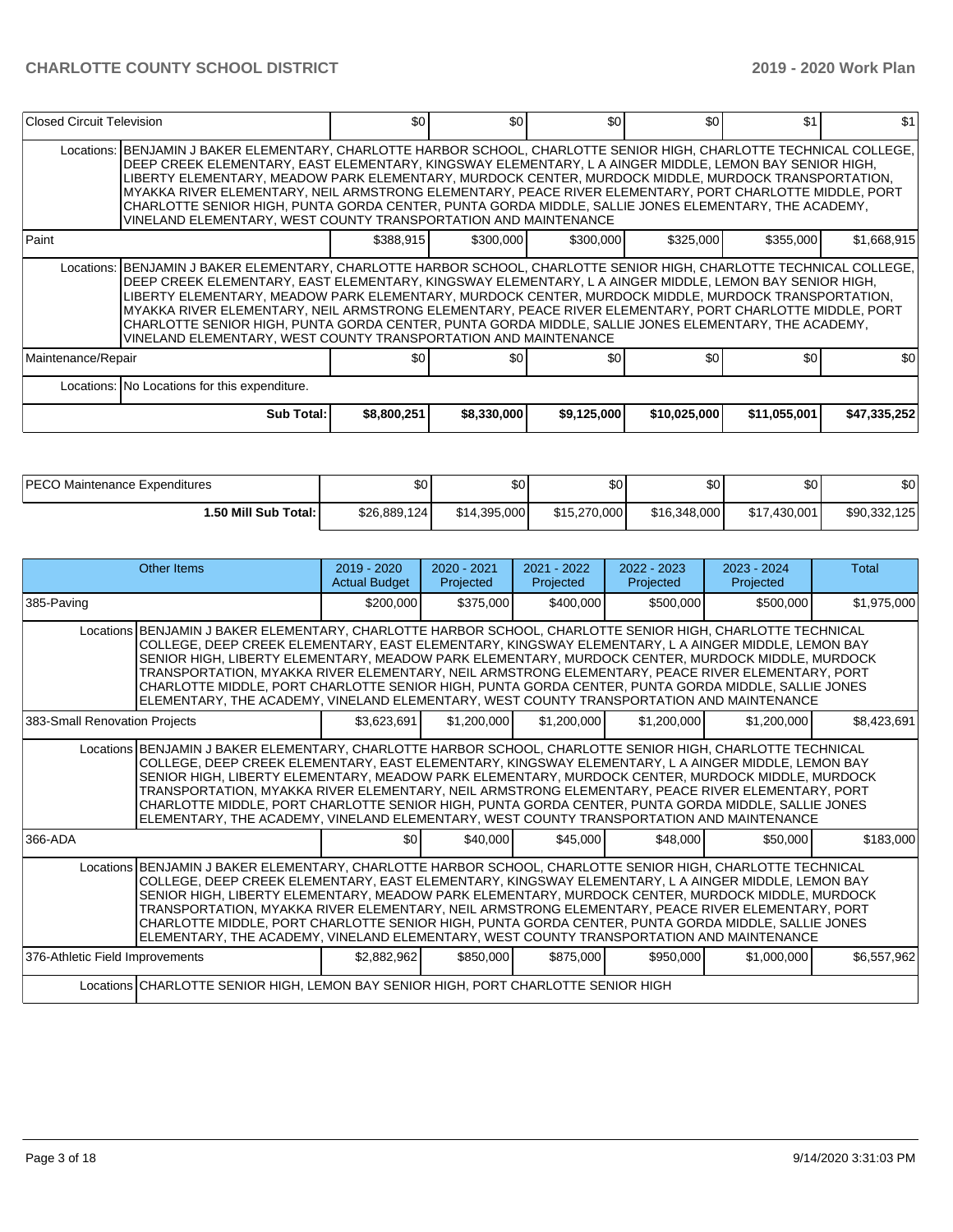| 387-Playgrounds/Bleachers |                                                                                                                                                                                                                                                                                                                                                                                                                                                                                                                                                                                                                             | \$591,772     | \$600,000    | \$625,000    | \$625,000    | \$625,000    | \$3,066,772  |
|---------------------------|-----------------------------------------------------------------------------------------------------------------------------------------------------------------------------------------------------------------------------------------------------------------------------------------------------------------------------------------------------------------------------------------------------------------------------------------------------------------------------------------------------------------------------------------------------------------------------------------------------------------------------|---------------|--------------|--------------|--------------|--------------|--------------|
|                           | Locations BENJAMIN J BAKER ELEMENTARY, CHARLOTTE HARBOR SCHOOL, CHARLOTTE SENIOR HIGH, CHARLOTTE TECHNICAL<br>COLLEGE, DEEP CREEK ELEMENTARY, EAST ELEMENTARY, KINGSWAY ELEMENTARY, L A AINGER MIDDLE, LEMON BAY<br>SENIOR HIGH, LIBERTY ELEMENTARY, MEADOW PARK ELEMENTARY, MURDOCK CENTER, MURDOCK MIDDLE, MURDOCK<br>TRANSPORTATION, MYAKKA RIVER ELEMENTARY, NEIL ARMSTRONG ELEMENTARY, PEACE RIVER ELEMENTARY, PORT<br>CHARLOTTE MIDDLE, PORT CHARLOTTE SENIOR HIGH, PUNTA GORDA CENTER, PUNTA GORDA MIDDLE, SALLIE JONES<br>ELEMENTARY, THE ACADEMY, VINELAND ELEMENTARY, WEST COUNTY TRANSPORTATION AND MAINTENANCE  |               |              |              |              |              |              |
| 337-Security Projects     |                                                                                                                                                                                                                                                                                                                                                                                                                                                                                                                                                                                                                             | \$9,028,400   | \$2,500,000  | \$2,500,000  | \$2,500,000  | \$2,500,000  | \$19,028,400 |
|                           | Locations BENJAMIN J BAKER ELEMENTARY, CHARLOTTE HARBOR SCHOOL, CHARLOTTE SENIOR HIGH, CHARLOTTE TECHNICAL<br>COLLEGE, DEEP CREEK ELEMENTARY, EAST ELEMENTARY, KINGSWAY ELEMENTARY, L A AINGER MIDDLE, LEMON BAY<br>SENIOR HIGH, LIBERTY ELEMENTARY, MEADOW PARK ELEMENTARY, MURDOCK CENTER, MURDOCK MIDDLE, MURDOCK<br>TRANSPORTATION, MYAKKA RIVER ELEMENTARY, NEIL ARMSTRONG ELEMENTARY, PEACE RIVER ELEMENTARY, PORT<br>CHARLOTTE MIDDLE, PORT CHARLOTTE SENIOR HIGH, PUNTA GORDA CENTER, PUNTA GORDA MIDDLE, SALLIE JONES<br>ELEMENTARY, THE ACADEMY, VINELAND ELEMENTARY, WEST COUNTY TRANSPORTATION AND MAINTENANCE  |               |              |              |              |              |              |
| 384-Promethean            |                                                                                                                                                                                                                                                                                                                                                                                                                                                                                                                                                                                                                             | \$1,762,048   | \$500,000    | \$500,000    | \$500,000    | \$500,000    | \$3,762,048  |
|                           | Locations BENJAMIN J BAKER ELEMENTARY, CHARLOTTE HARBOR SCHOOL, CHARLOTTE SENIOR HIGH, CHARLOTTE TECHNICAL<br>COLLEGE, DEEP CREEK ELEMENTARY, EAST ELEMENTARY, KINGSWAY ELEMENTARY, L A AINGER MIDDLE, LEMON BAY<br>SENIOR HIGH, LIBERTY ELEMENTARY, MEADOW PARK ELEMENTARY, MURDOCK CENTER, MURDOCK MIDDLE, MURDOCK<br>TRANSPORTATION, MYAKKA RIVER ELEMENTARY, NEIL ARMSTRONG ELEMENTARY, PEACE RIVER ELEMENTARY, PORT<br>CHARLOTTE MIDDLE, PORT CHARLOTTE SENIOR HIGH, PUNTA GORDA CENTER, PUNTA GORDA MIDDLE, SALLIE JONES<br>IELEMENTARY, THE ACADEMY, VINELAND ELEMENTARY, WEST COUNTY TRANSPORTATION AND MAINTENANCE |               |              |              |              |              |              |
|                           | Total:                                                                                                                                                                                                                                                                                                                                                                                                                                                                                                                                                                                                                      | \$26,889,124] | \$14,395,000 | \$15,270,000 | \$16,348,000 | \$17,430,001 | \$90,332,125 |

### **Local 1.50 Mill Expenditure For Maintenance, Repair and Renovation**

Anticipated expenditures expected from local funding sources over the years covered by the current work plan.

| Item                                                         | 2019 - 2020<br><b>Actual Budget</b> | 2020 - 2021<br>Projected | 2021 - 2022<br>Projected | 2022 - 2023<br>Projected | 2023 - 2024<br>Projected | <b>Total</b> |
|--------------------------------------------------------------|-------------------------------------|--------------------------|--------------------------|--------------------------|--------------------------|--------------|
| Remaining Maint and Repair from 1.5 Mills                    | \$26,889,124                        | \$14,395,000             | \$15,270,000             | \$16,348,000             | \$17,430,001             | \$90,332,125 |
| Maintenance/Repair Salaries                                  | \$4,050,000                         | \$4,075,000              | \$4,150,000              | \$4,200,000              | \$4,225,000              | \$20,700,000 |
| <b>School Bus Purchases</b>                                  | \$1,115,000                         | \$1,214,500              | \$1,300,000              | \$1,335,000              | \$1,350,000              | \$6,314,500  |
| <b>Other Vehicle Purchases</b>                               | \$200,000                           | \$225,000                | \$275,000                | \$300,000                | \$325,000                | \$1,325,000  |
| <b>Capital Outlay Equipment</b>                              | \$50,000                            | \$50,000                 | \$50,000                 | \$50,000                 | \$50,000                 | \$250,000    |
| <b>Rent/Lease Payments</b>                                   | \$0                                 | \$0                      | \$0                      | \$0                      | \$0                      | \$0          |
| <b>COP Debt Service</b>                                      | \$0                                 | \$0                      | \$0                      | \$0                      | \$0                      | \$0          |
| Rent/Lease Relocatables                                      | \$200,000                           | \$200,000                | \$200,000                | \$200,000                | \$200,000                | \$1,000,000  |
| <b>Environmental Problems</b>                                | \$0                                 | \$0                      | \$0                      | \$0                      | \$0                      | \$0          |
| s.1011.14 Debt Service                                       | \$0                                 | \$0                      | \$0                      | \$0                      | \$0                      | \$0          |
| <b>Special Facilities Construction Account</b>               | \$0                                 | \$0                      | \$0                      | \$0                      | \$0                      | \$0          |
| Premiums for Property Casualty Insurance - 1011.71<br>(4a,b) | \$1,200,000                         | \$1,225,000              | \$1,250,000              | \$1,275,000              | \$1,300,000              | \$6,250,000  |
| Qualified School Construction Bonds (QSCB)                   | \$3,991,944                         | \$4,000,000              | \$4,000,000              | \$4,000,000              | \$4,000,000              | \$19,991,944 |
| Qualified Zone Academy Bonds (QZAB)                          | \$242,709                           | \$242,709                | \$242,709                | \$242,709                | \$242,709                | \$1,213,545  |
| 368-Vocational Equipment                                     | \$122,127                           | \$120,000                | \$125,000                | \$125,000                | \$125,000                | \$617,127    |
| 375-High School Equipment                                    | \$83,000                            | \$83,000                 | \$83,000                 | \$83,000                 | \$83,000                 | \$415,000    |
| 386-Copiers                                                  | \$50,000                            | \$75,000                 | \$80,000                 | \$75,000                 | \$75,000                 | \$355,000    |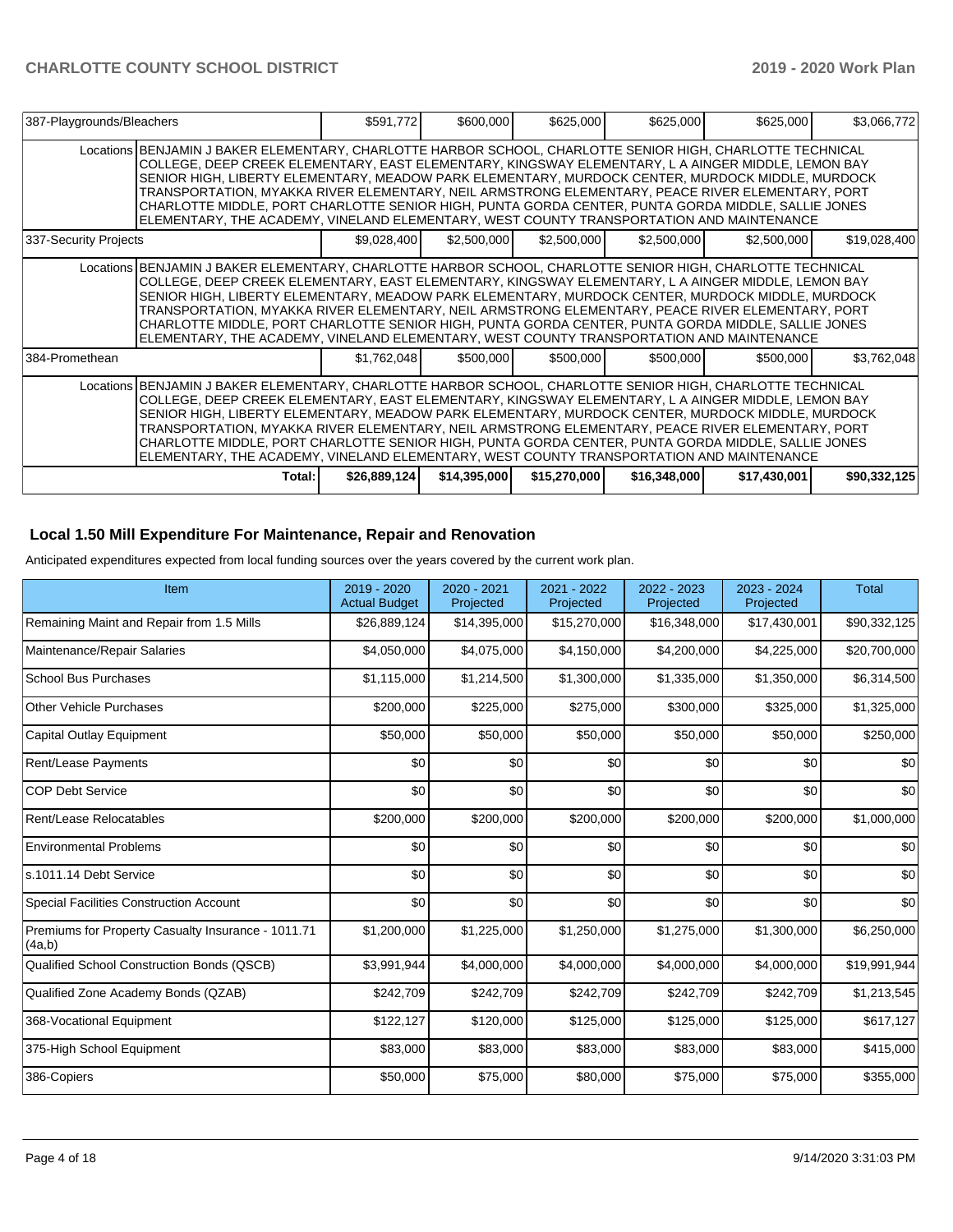| <b>Ending Fund Balance</b>                | \$8,086,085  | \$8,000,000  | \$8,000,000  | \$8,000,000  | \$8,000,000  | \$40,086,085  |
|-------------------------------------------|--------------|--------------|--------------|--------------|--------------|---------------|
| 364-School Radios/AED's                   | \$25,000     | \$50,000     | \$50,000     | \$50,000     | \$50,000     | \$225,000     |
| 396-Facilities Department Staff           | \$475,000    | \$475,000    | \$475,000    | \$475,000    | \$475,000    | \$2,375,000   |
| 380-District-wide Furniture and Equipment | \$280,000    | \$300,000    | \$300,000    | \$300,000    | \$340,000    | \$1,520,000   |
| 371-Middle School Equipment               | \$40,000     | \$40,000     | \$40,000     | \$40,000     | \$40,000     | \$200,000     |
| 379-Custodial Equipment                   | \$100,000    | \$75,000     | \$75,000     | \$75,000     | \$75,000     | \$400,000     |
| 700-District Technology Plan              | \$7,638,752  | \$3,200,000  | \$3,300,000  | \$3,400,000  | \$3,500,000  | \$21,038,752  |
| 372-Elementary Equipment                  | \$30,000     | \$30,000     | \$30,000     | \$30,000     | \$30,000     | \$150,000     |
| 314-Land                                  | \$250,000    | \$0          | \$0          | \$0          | \$0          | \$250,000     |
| Charter Capital Outlay Pass Through       | \$445,000    | \$438,454    | \$466,625    | \$481,474    | \$483,187    | \$2,314,740   |
| <b>Local Expenditure Totals:</b>          | \$55,563,741 | \$38,513,663 | \$39,762,334 | \$41,085,183 | \$42,398,897 | \$217,323,818 |

## **Revenue**

#### **1.50 Mill Revenue Source**

Schedule of Estimated Capital Outlay Revenue from each currently approved source which is estimated to be available for expenditures on the projects included in the tentative district facilities work program. All amounts are NET after considering carryover balances, interest earned, new COP's, 1011.14 and 1011.15 loans, etc. Districts cannot use 1.5-Mill funds for salaries except for those explicitly associated with maintenance/repair projects. (1011.71 (5), F.S.)

| <b>Item</b>                                                                         | Fund | $2019 - 2020$<br><b>Actual Value</b> | $2020 - 2021$<br>Projected | $2021 - 2022$<br>Projected | $2022 - 2023$<br>Projected | $2023 - 2024$<br>Projected | Total             |
|-------------------------------------------------------------------------------------|------|--------------------------------------|----------------------------|----------------------------|----------------------------|----------------------------|-------------------|
| (1) Non-exempt property<br>lassessed valuation                                      |      | \$19,595,627,347                     | \$20,533,451,305           | \$21,460,365,096           | \$22,379,010,485           | \$23,291,311,466           | \$107,259,765,699 |
| $(2)$ The Millage projected for<br>discretionary capital outlay per<br>ls.1011.71   |      | 1.50                                 | 1.50                       | 1.50                       | 1.50                       | 1.50                       |                   |
| $(3)$ Full value of the 1.50-Mill<br>discretionary capital outlay per<br>ls.1011.71 |      | \$32,920,654                         | \$34.496.198               | \$36,053,413               | \$37,596,738               | \$39,129,403               | \$180,196,406     |
| (4) Value of the portion of the 1.50<br>-Mill ACTUALLY levied                       | 370  | \$28,217,703                         | \$29,568,170               | \$30,902,926               | \$32,225,775               | \$33,539,489               | \$154,454,063     |
| $(5)$ Difference of lines $(3)$ and $(4)$                                           |      | \$4,702,951                          | \$4,928,028                | \$5,150,487                | \$5,370,963                | \$5,589,914                | \$25,742,343      |

## **PECO Revenue Source**

The figure in the row designated "PECO Maintenance" will be subtracted from funds available for new construction because PECO maintenance dollars cannot be used for new construction.

| Item                          | Fund | 2019 - 2020<br><b>Actual Budget</b> | 2020 - 2021<br>Projected | 2021 - 2022<br>Projected | $2022 - 2023$<br>Projected | 2023 - 2024<br>Projected | Total |
|-------------------------------|------|-------------------------------------|--------------------------|--------------------------|----------------------------|--------------------------|-------|
| <b>PECO New Construction</b>  | 340  | \$0                                 | \$0                      | \$0                      | \$0                        | \$0 <sub>1</sub>         | \$0   |
| PECO Maintenance Expenditures |      | \$0 <sub>1</sub>                    | \$0                      | \$0                      | \$0                        | \$0 <sub>1</sub>         | \$0   |
|                               |      | \$0                                 | \$0                      | \$0                      | \$0                        | \$0                      | \$0   |

#### **CO & DS Revenue Source**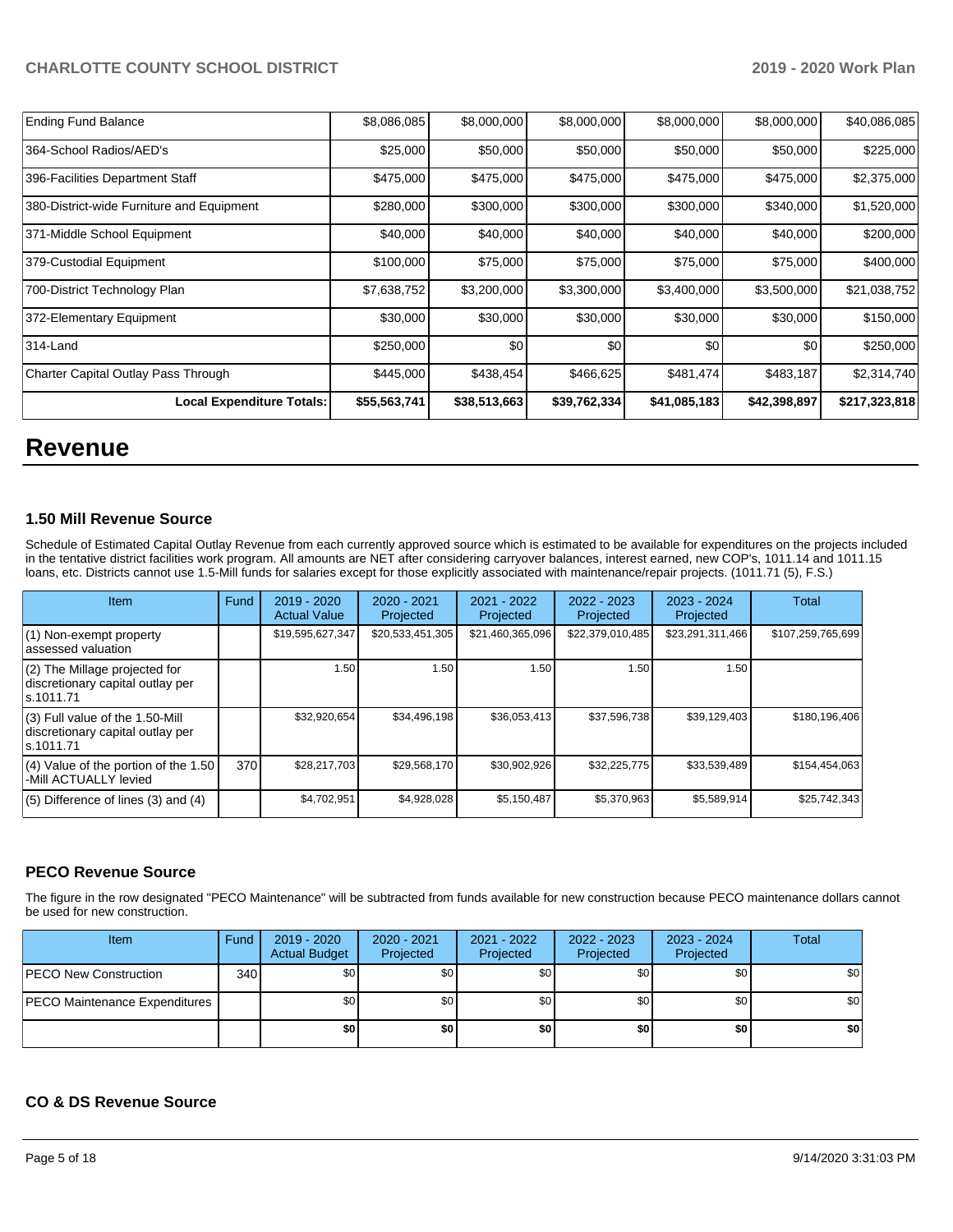Revenue from Capital Outlay and Debt Service funds.

| Item                                     | Fund             | 2019 - 2020<br><b>Actual Budget</b> | 2020 - 2021<br>Projected | 2021 - 2022<br>Projected | $2022 - 2023$<br>Projected | $2023 - 2024$<br>Projected | Total       |
|------------------------------------------|------------------|-------------------------------------|--------------------------|--------------------------|----------------------------|----------------------------|-------------|
| CO & DS Cash Flow-through<br>Distributed | 360 <sup>1</sup> | \$602.338                           | \$602.338                | \$602.338                | \$602.338                  | \$602.338                  | \$3,011,690 |
| ICO & DS Interest on<br>Undistributed CO | 360              | \$12.070                            | \$12.070                 | \$12.070                 | \$12.070                   | \$12.070                   | \$60,350    |
|                                          |                  | \$614,408                           | \$614,408                | \$614,408                | \$614,408                  | \$614,408                  | \$3,072,040 |

#### **Fair Share Revenue Source**

Nothing reported for this section. All legally binding commitments for proportionate fair-share mitigation for impacts on public school facilities must be included in the 5-year district work program.

No

#### **Sales Surtax Referendum**

Specific information about any referendum for a 1-cent or ½-cent surtax referendum during the previous year.

**Did the school district hold a surtax referendum during the past fiscal year 2018 - 2019?**

## **Additional Revenue Source**

Any additional revenue sources

| Item                                                                                                   | 2019 - 2020<br><b>Actual Value</b> | 2020 - 2021<br>Projected | 2021 - 2022<br>Projected | $2022 - 2023$<br>Projected | 2023 - 2024<br>Projected | Total     |
|--------------------------------------------------------------------------------------------------------|------------------------------------|--------------------------|--------------------------|----------------------------|--------------------------|-----------|
| Proceeds from a s.1011.14/15 F.S. Loans                                                                | \$0                                | \$0                      | \$0                      | \$0                        | \$0                      | \$0       |
| District Bonds - Voted local bond<br>referendum proceeds per s.9, Art VII<br><b>State Constitution</b> | \$0                                | \$0                      | \$0                      | \$0                        | \$0                      | \$0       |
| Proceeds from Special Act Bonds                                                                        | \$0                                | \$0                      | \$0                      | \$0                        | \$0                      | \$0       |
| Estimated Revenue from CO & DS Bond<br>Sale                                                            | \$0                                | \$0                      | \$0                      | \$0                        | \$0                      | \$0       |
| <b>Proceeds from Voted Capital</b><br>Improvements millage                                             | \$0                                | \$0                      | \$0                      | \$0                        | \$0                      | \$0       |
| Other Revenue for Other Capital Projects                                                               | \$65,592                           | \$45,000                 | \$45,000                 | \$45,000                   | \$45,000                 | \$245,592 |
| Proceeds from 1/2 cent sales surtax<br>authorized by school board                                      | \$0                                | \$0                      | \$0                      | \$0                        | \$0                      | \$0       |
| Proceeds from local governmental<br>infrastructure sales surtax                                        | \$0                                | \$0                      | \$0                      | \$0                        | \$0                      | \$0       |
| Proceeds from Certificates of<br>Participation (COP's) Sale                                            | \$0                                | \$0                      | \$0                      | \$0                        | \$0                      | \$0       |
| Classrooms First Bond proceeds amount<br>authorized in FY 1997-98                                      | \$0                                | \$0                      | \$0                      | \$0                        | \$0                      | \$0       |
| <b>Classrooms for Kids</b>                                                                             | \$0                                | \$0                      | \$0                      | \$0                        | \$0                      | \$0       |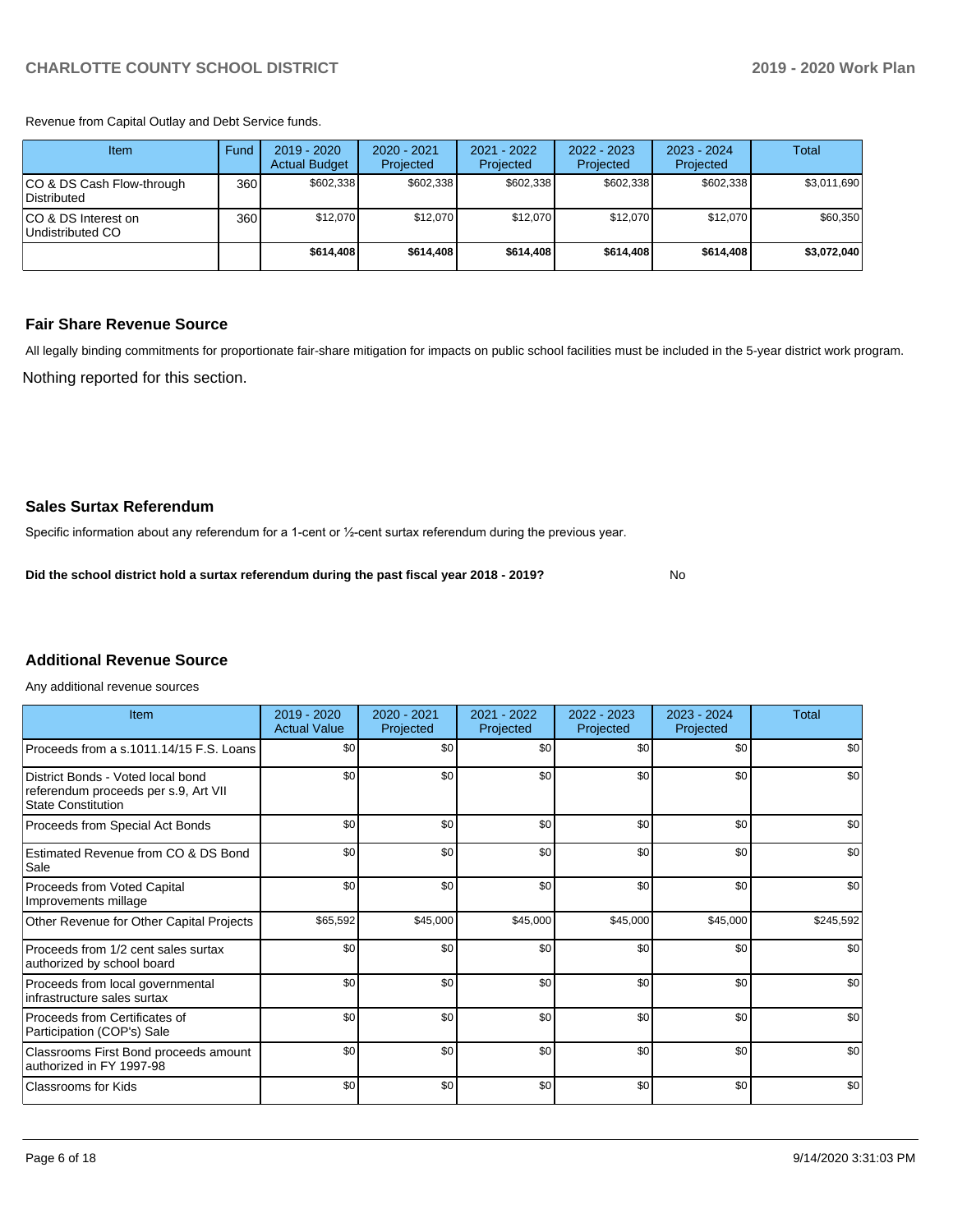| <b>District Equity Recognition</b>                                                                                        | \$0          | \$0         | \$0         | \$0         | \$0         | \$0          |
|---------------------------------------------------------------------------------------------------------------------------|--------------|-------------|-------------|-------------|-------------|--------------|
| <b>Federal Grants</b>                                                                                                     | \$0          | \$0         | \$0         | \$0         | \$0         | \$0          |
| Proportionate share mitigation (actual<br>cash revenue only, not in kind donations)                                       | \$0          | \$0         | \$0         | \$0         | \$0         | \$0          |
| Impact fees received                                                                                                      | \$0          | \$0         | \$0         | \$0         | \$0         | \$0          |
| Private donations                                                                                                         | \$0          | \$0         | \$0         | \$0         | \$0         | \$0          |
| Grants from local governments or not-for-<br>profit organizations                                                         | \$0          | \$0         | \$0         | \$0         | \$0         | \$0          |
| Interest, Including Profit On Investment                                                                                  | \$350,000    | \$200,000   | \$200,000   | \$200,000   | \$200,000   | \$1,150,000  |
| Revenue from Bonds pledging proceeds<br>from 1 cent or 1/2 cent Sales Surtax                                              | \$0          | \$0         | \$0         | \$0         | \$0         | \$0          |
| <b>Total Fund Balance Carried Forward</b>                                                                                 | \$26,316,038 | \$8,086,085 | \$8,000,000 | \$8,000,000 | \$8,000,000 | \$58,402,123 |
| General Capital Outlay Obligated Fund<br><b>Balance Carried Forward From Total</b><br><b>Fund Balance Carried Forward</b> | \$0          | \$0         | \$0         | \$0         | \$0         | \$0          |
| <b>Special Facilities Construction Account</b>                                                                            | \$0          | \$0         | \$0         | \$0         | \$0         | \$0          |
| One Cent - 1/2 Cent Sales Surtax Debt<br>Service From Total Fund Balance Carried<br>Forward                               | \$0          | \$0         | \$0         | \$0         | \$0         | \$0          |
| Capital Outlay Projects Funds Balance<br>Carried Forward From Total Fund<br><b>Balance Carried Forward</b>                | \$0          | \$0         | \$0         | \$0         | \$0         | \$0          |
| <b>Subtotal</b>                                                                                                           | \$26,731,630 | \$8,331,085 | \$8,245,000 | \$8,245,000 | \$8,245,000 | \$59,797,715 |

## **Total Revenue Summary**

| <b>Item Name</b>                                           | $2019 - 2020$<br><b>Budget</b> | 2020 - 2021<br>Projected | 2021 - 2022<br>Projected | $2022 - 2023$<br>Projected | 2023 - 2024<br>Projected | <b>Five Year Total</b> |
|------------------------------------------------------------|--------------------------------|--------------------------|--------------------------|----------------------------|--------------------------|------------------------|
| Local 1.5 Mill Discretionary Capital Outlay<br> Revenue    | \$28.217.703                   | \$29,568,170             | \$30,902,926             | \$32,225,775               | \$33,539,489             | \$154,454,063          |
| PECO and 1.5 Mill Maint and Other 1.5<br>Mill Expenditures | (\$55,563,741)                 | (S38.513.663)            | (\$39,762,334)           | (\$41,085,183)             | (S42, 398, 897)          | $(\$217,323,818)$      |
| <b>IPECO Maintenance Revenue</b>                           | \$0 <sub>1</sub>               | \$0 <sub>1</sub>         | \$0                      | \$0                        | \$0                      | \$0                    |
| <b>Available 1.50 Mill for New</b><br><b>Construction</b>  | (\$27,346,038)                 | (\$8,945,493)            | (\$8,859,408)            | (\$8,859,408)              | $($ \$8,859,408)         | ( \$62, 869, 755)      |

| <b>Item Name</b>                      | 2019 - 2020<br><b>Budget</b> | 2020 - 2021<br>Projected | 2021 - 2022<br>Projected | 2022 - 2023<br>Projected | 2023 - 2024<br>Projected | <b>Five Year Total</b> |
|---------------------------------------|------------------------------|--------------------------|--------------------------|--------------------------|--------------------------|------------------------|
| ICO & DS Revenue                      | \$614,408                    | \$614,408                | \$614,408                | \$614,408                | \$614,408                | \$3,072,040            |
| <b>IPECO New Construction Revenue</b> | \$0                          | \$0                      | \$0                      | \$0                      | \$0                      | \$0                    |
| Other/Additional Revenue              | \$26,731,630                 | \$8,331,085              | \$8,245,000              | \$8,245,000              | \$8,245,000              | \$59,797,715           |
| <b>Total Additional Revenue</b>       | \$27,346,038                 | \$8,945,493              | \$8,859,408              | \$8,859,408              | \$8,859,408              | \$62,869,755           |
| <b>Total Available Revenue</b>        | \$0                          | \$0                      | \$0                      | \$0                      | \$0                      | \$0                    |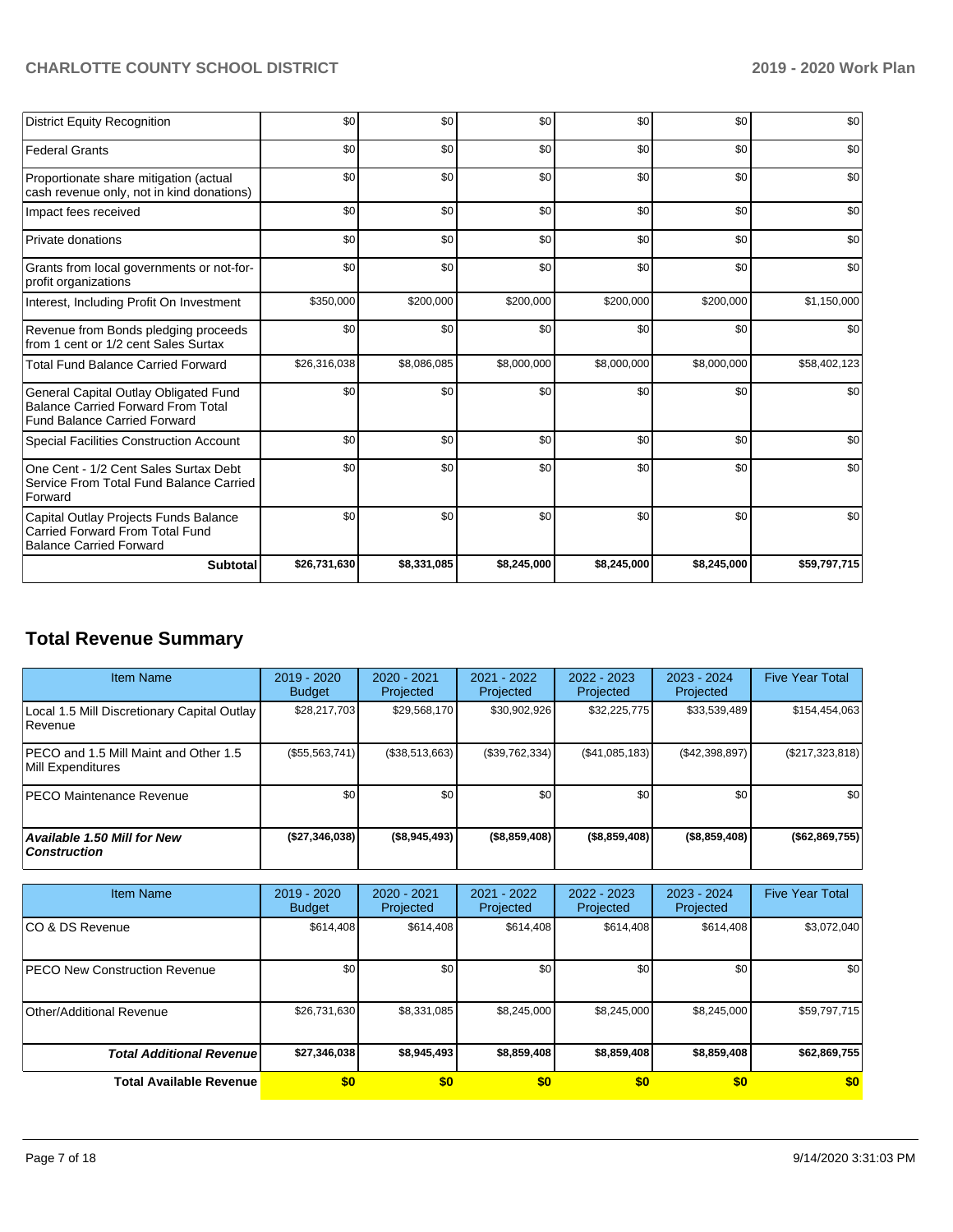## **Project Schedules**

## **Capacity Project Schedules**

A schedule of capital outlay projects necessary to ensure the availability of satisfactory classrooms for the projected student enrollment in K-12 programs.

| <b>Project Description</b>                                                     | Location                                        |                          | 2019 - 2020 | 2020 - 2021  | 2021 - 2022 | 2022 - 2023  | 2023 - 2024 | <b>Total</b>    | Funded |
|--------------------------------------------------------------------------------|-------------------------------------------------|--------------------------|-------------|--------------|-------------|--------------|-------------|-----------------|--------|
| Remodel, renovate,<br>site improvements.                                       | CHARLOTTE<br><b>HARBOR SCHOOL</b>               | Planned<br>Cost:         | \$0         | \$0          | \$0         | \$227,500    | \$0         | \$227,500 No    |        |
|                                                                                |                                                 | <b>Student Stations:</b> | $\mathbf 0$ | $\mathbf 0$  | $\mathbf 0$ | $\mathbf 0$  | $\mathbf 0$ | $\Omega$        |        |
|                                                                                |                                                 | <b>Total Classrooms:</b> | $\pmb{0}$   | $\mathbf 0$  | $\mathbf 0$ | $\mathbf 0$  | $\mathbf 0$ | $\Omega$        |        |
|                                                                                |                                                 | Gross Sq Ft:             | $\mathbf 0$ | $\mathbf 0$  | $\mathbf 0$ | $\mathbf 0$  | $\mathbf 0$ | $\Omega$        |        |
| Remodel, renovate<br>(Buildings 1-12) and<br>new construction and<br>site work | <b>CHARLOTTE</b><br><b>TECHNICAL</b><br>COLLEGE | Planned<br>Cost:         | \$0         | \$0          | \$0         | \$772,500    | \$0         | \$772,500 No    |        |
|                                                                                |                                                 | <b>Student Stations:</b> | 0           | $\mathbf 0$  | $\mathbf 0$ | $\mathbf 0$  | $\mathbf 0$ | $\Omega$        |        |
|                                                                                |                                                 | <b>Total Classrooms:</b> | $\mathbf 0$ | $\mathbf 0$  | $\mathbf 0$ | $\mathbf 0$  | $\mathbf 0$ | 0               |        |
|                                                                                |                                                 | Gross Sq Ft:             | $\pmb{0}$   | $\Omega$     | $\Omega$    | $\mathbf{0}$ | $\Omega$    | $\Omega$        |        |
| Remodel, renovate,<br>new construction,<br>and site<br>improvements            | PORT CHARLOTTE<br><b>SENIOR HIGH</b>            | Planned<br>Cost:         | \$0         | \$0          | \$0         | \$1,794,500  | \$0         | \$1,794,500 No  |        |
|                                                                                |                                                 | <b>Student Stations:</b> | $\mathbf 0$ | $\mathbf 0$  | $\mathbf 0$ | $\Omega$     | $\mathbf 0$ | $\Omega$        |        |
|                                                                                |                                                 | <b>Total Classrooms:</b> | $\mathbf 0$ | $\mathbf 0$  | $\pmb{0}$   | $\mathbf 0$  | $\mathbf 0$ | 0               |        |
|                                                                                |                                                 | Gross Sq Ft:             | $\mathbf 0$ | $\pmb{0}$    | $\pmb{0}$   | $\Omega$     | $\mathbf 0$ | $\Omega$        |        |
| Remodel, renovate,<br>new construction,<br>and site<br>improvements            | PORT CHARLOTTE<br><b>MIDDLE</b>                 | Planned<br>Cost:         | \$0         | \$0          | \$0         | \$26,357,780 | \$0         | \$26,357,780 No |        |
|                                                                                |                                                 | <b>Student Stations:</b> | $\pmb{0}$   | $\mathbf 0$  | $\pmb{0}$   | $\mathbf 0$  | $\mathbf 0$ | 0               |        |
|                                                                                |                                                 | <b>Total Classrooms:</b> | $\mathbf 0$ | $\mathbf 0$  | $\mathbf 0$ | $\mathbf 0$  | $\mathbf 0$ | $\Omega$        |        |
|                                                                                |                                                 | Gross Sq Ft:             | $\mathbf 0$ | $\mathbf 0$  | $\mathbf 0$ | $\Omega$     | $\mathbf 0$ | $\Omega$        |        |
| Remodel, renovate,<br>new construction,<br>and site<br>improvements            | THE ACADEMY                                     | Planned<br>Cost:         | \$0         | \$0          | \$0         | \$30,000     | \$0         | \$30,000 No     |        |
|                                                                                |                                                 | <b>Student Stations:</b> | $\mathbf 0$ | $\mathbf 0$  | $\mathbf 0$ | $\mathbf 0$  | $\mathbf 0$ | $\mathbf 0$     |        |
|                                                                                |                                                 | <b>Total Classrooms:</b> | 0           | 0            | $\mathsf 0$ | $\mathbf 0$  | $\pmb{0}$   | 0               |        |
|                                                                                |                                                 | Gross Sq Ft:             | $\mathbf 0$ | $\mathbf{0}$ | $\Omega$    | $\Omega$     | $\Omega$    | $\Omega$        |        |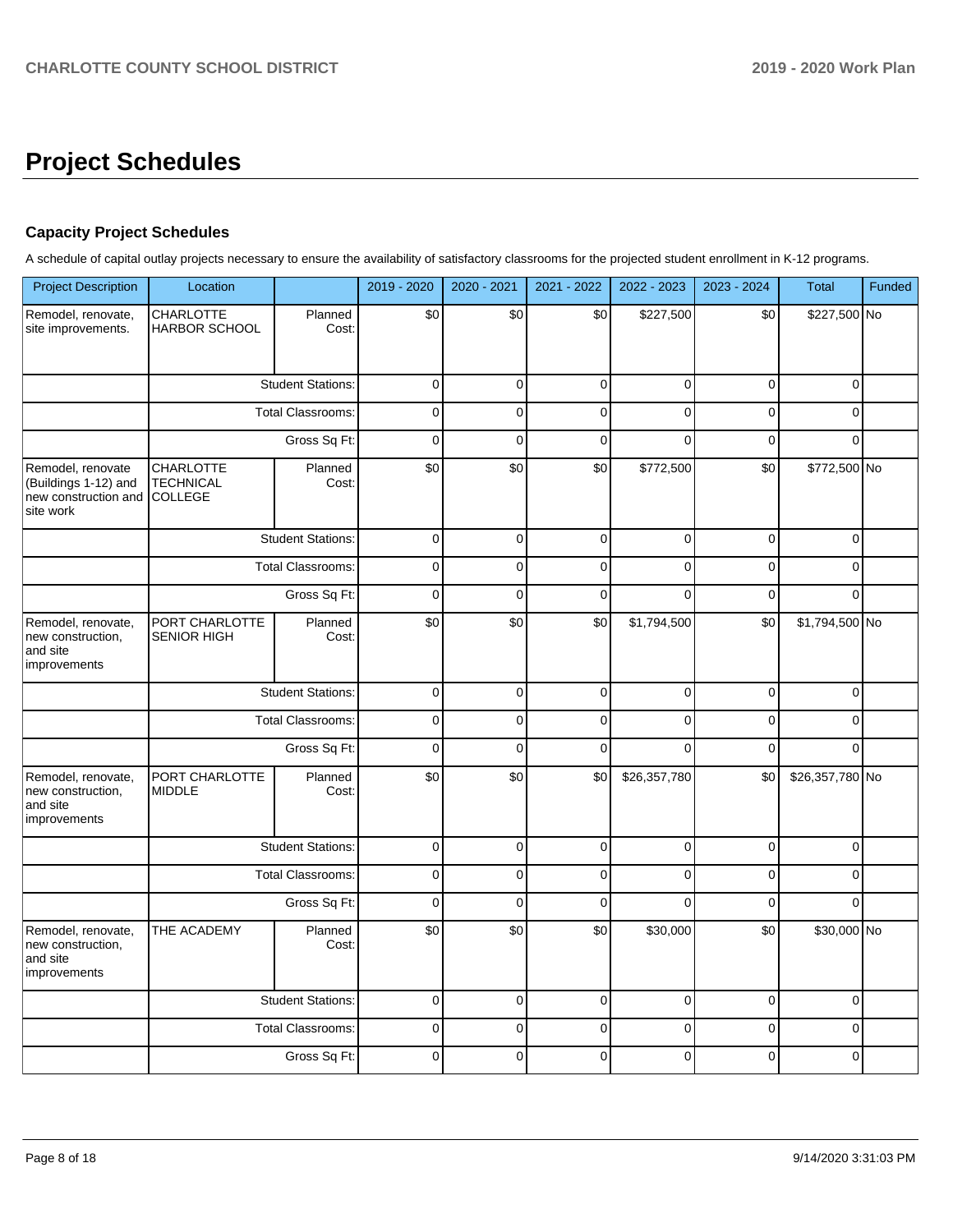| Remodel, technology<br>and flooring              | <b>DEEP CREEK</b><br><b>ELEMENTARY</b>   | Planned<br>Cost:         | \$0         | \$0            | \$0                 | \$960,000      | \$0         | \$960,000 No   |  |
|--------------------------------------------------|------------------------------------------|--------------------------|-------------|----------------|---------------------|----------------|-------------|----------------|--|
|                                                  |                                          | <b>Student Stations:</b> | 0           | 0              | 0                   | $\mathbf 0$    | 0           | 0              |  |
|                                                  |                                          | <b>Total Classrooms:</b> | 0           | 0              | $\mathbf 0$         | 0              | 0           | 0              |  |
|                                                  |                                          | Gross Sq Ft:             | 0           | 0              | $\mathbf 0$         | $\mathbf 0$    | 0           | $\mathbf 0$    |  |
| Remodel and<br>painting                          | <b>KINGSWAY</b><br><b>ELEMENTARY</b>     | Planned<br>Cost:         | \$0         | \$0            | \$0                 | \$42,750       | \$0         | \$42,750 No    |  |
|                                                  |                                          | <b>Student Stations:</b> | $\mathbf 0$ | $\mathbf 0$    | $\mathbf 0$         | $\mathbf 0$    | $\mathbf 0$ | $\mathbf 0$    |  |
|                                                  |                                          | <b>Total Classrooms:</b> | 0           | $\mathbf 0$    | $\pmb{0}$           | $\mathbf 0$    | $\mathbf 0$ | $\mathbf 0$    |  |
|                                                  |                                          | Gross Sq Ft:             | $\mathbf 0$ | 0              | $\pmb{0}$           | $\mathbf 0$    | $\mathbf 0$ | $\mathbf 0$    |  |
| Remodel, painting,<br>flooring and lighting      | <b>LIBERTY</b><br><b>ELEMENTARY</b>      | Planned<br>Cost:         | \$0         | \$0            | \$0                 | \$332,500      | \$0         | \$332,500 No   |  |
|                                                  |                                          | <b>Student Stations:</b> | 0           | 0              | $\pmb{0}$           | $\mathbf 0$    | 0           | $\mathbf 0$    |  |
|                                                  |                                          | <b>Total Classrooms:</b> | 0           | 0              | $\mathbf 0$         | $\mathbf 0$    | 0           | $\mathbf 0$    |  |
|                                                  |                                          | Gross Sq Ft:             | 0           | 0              | $\mathbf 0$         | $\mathbf 0$    | 0           | $\mathbf 0$    |  |
| Remodel,<br>technology, painting<br>and lighting | <b>MYAKKA RIVER</b><br><b>ELEMENTARY</b> | Planned<br>Cost:         | \$0         | \$0            | \$0                 | \$505,000      | \$0         | \$505,000 No   |  |
|                                                  |                                          | <b>Student Stations:</b> | $\mathsf 0$ | $\mathbf 0$    | $\pmb{0}$           | $\mathbf 0$    | $\pmb{0}$   | $\mathbf 0$    |  |
|                                                  |                                          | <b>Total Classrooms:</b> | $\mathbf 0$ | 0              | $\mathbf 0$         | $\mathbf 0$    | $\mathbf 0$ | $\mathbf 0$    |  |
|                                                  |                                          | Gross Sq Ft:             | $\mathbf 0$ | $\mathbf 0$    | $\pmb{0}$           | $\mathbf 0$    | $\mathbf 0$ | $\mathbf 0$    |  |
| Remodel, lighting                                | SALLIE JONES<br><b>ELEMENTARY</b>        | Planned<br>Cost:         | \$0         | \$0            | \$0                 | \$35,000       | \$0         | \$35,000 No    |  |
|                                                  |                                          | <b>Student Stations:</b> | $\mathbf 0$ | $\overline{0}$ | $\overline{0}$      | $\overline{0}$ | $\mathbf 0$ | $\overline{0}$ |  |
|                                                  |                                          | <b>Total Classrooms:</b> | 0           | 0              | 0                   | $\mathbf 0$    | 0           | 0              |  |
|                                                  |                                          | Gross Sq Ft:             | 0           | 0              | $\pmb{0}$           | $\mathbf 0$    | 0           | $\mathbf 0$    |  |
| Remodel, technology                              | <b>VINELAND</b><br><b>ELEMENTARY</b>     | Planned<br>Cost:         | \$0         | \$0            | \$0                 | \$801,500      | \$0         | \$801,500 No   |  |
|                                                  |                                          | <b>Student Stations:</b> | $\mathsf 0$ | $\mathsf 0$    | $\mathsf{O}\xspace$ | $\mathbf 0$    | $\pmb{0}$   | $\mathbf 0$    |  |
|                                                  |                                          | Total Classrooms:        | $\mathsf 0$ | $\mathsf 0$    | $\mathsf 0$         | $\mathbf 0$    | $\mathbf 0$ | $\mathbf 0$    |  |
|                                                  |                                          | Gross Sq Ft:             | $\mathsf 0$ | $\mathsf 0$    | $\mathsf 0$         | $\pmb{0}$      | $\mathbf 0$ | $\mathbf 0$    |  |
| Remodel, HVAC                                    | L A AINGER<br><b>MIDDLE</b>              | Planned<br>Cost:         | \$0         | \$0            | \$0                 | \$565,500      | \$0         | \$565,500 No   |  |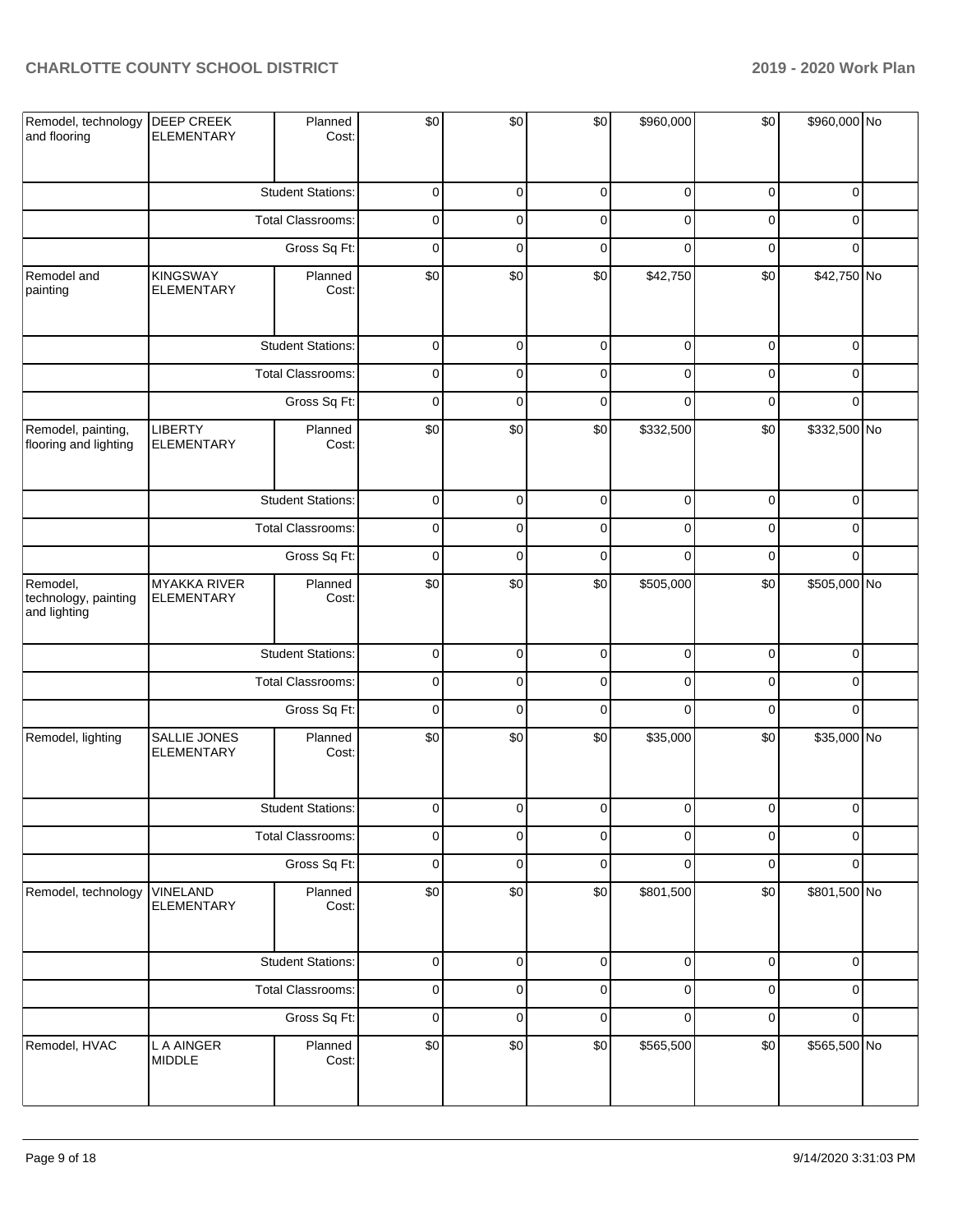|                                  |                                        | <b>Student Stations:</b> | $\overline{0}$ | $\overline{0}$ | $\overline{0}$ | $\overline{0}$ | $\overline{0}$ | $\overline{0}$                                   |  |
|----------------------------------|----------------------------------------|--------------------------|----------------|----------------|----------------|----------------|----------------|--------------------------------------------------|--|
|                                  |                                        | <b>Total Classrooms:</b> | $\mathbf 0$    | $\mathbf 0$    | $\mathbf 0$    | $\mathbf 0$    | $\mathbf 0$    | $\overline{0}$                                   |  |
|                                  |                                        | Gross Sq Ft:             | $\mathbf 0$    | $\mathbf 0$    | $\mathbf 0$    | $\mathbf 0$    | $\mathbf 0$    | $\mathbf 0$                                      |  |
| Remodel, painting                | <b>MURDOCK MIDDLE</b>                  | Planned<br>Cost:         | \$0            | \$0            | \$0            | \$25,000       | \$0            | \$25,000 No                                      |  |
|                                  |                                        | <b>Student Stations:</b> | $\mathbf 0$    | $\mathbf 0$    | $\mathbf 0$    | $\mathbf 0$    | $\mathbf 0$    | $\mathbf 0$                                      |  |
|                                  |                                        | <b>Total Classrooms:</b> | $\pmb{0}$      | 0              | $\mathbf 0$    | $\mathbf 0$    | $\mathbf 0$    | $\mathbf 0$                                      |  |
|                                  |                                        | Gross Sq Ft:             | $\mathbf 0$    | $\mathbf 0$    | $\mathbf 0$    | $\mathbf 0$    | $\mathbf 0$    | $\overline{0}$                                   |  |
| Remodel, painting,<br>technology | <b>CHARLOTTE</b><br><b>SENIOR HIGH</b> | Planned<br>Cost:         | \$0            | \$0            | \$0            | \$58,500       | \$0            | \$58,500 No                                      |  |
|                                  |                                        | <b>Student Stations:</b> | $\mathbf 0$    | $\overline{0}$ | $\mathbf 0$    | $\mathbf 0$    | $\mathbf 0$    | $\overline{0}$                                   |  |
|                                  |                                        | <b>Total Classrooms:</b> | $\mathbf 0$    | $\mathbf 0$    | $\mathbf 0$    | $\Omega$       | $\mathbf 0$    | $\mathbf 0$                                      |  |
|                                  |                                        | Gross Sq Ft:             | 0              | $\mathbf 0$    | $\mathbf 0$    | $\Omega$       | $\mathbf 0$    | $\mathbf 0$                                      |  |
| Remodel, bell<br>system, HVAC    | <b>LEMON BAY</b><br><b>SENIOR HIGH</b> | Planned<br>Cost:         | \$0            | \$0            | \$0            | \$802,500      | \$0            | \$802,500 No                                     |  |
|                                  |                                        | <b>Student Stations:</b> | $\pmb{0}$      | $\mathbf 0$    | $\mathbf 0$    | $\mathbf 0$    | $\mathbf 0$    | $\mathbf 0$                                      |  |
|                                  |                                        | <b>Total Classrooms:</b> | $\mathbf 0$    | 0              | $\pmb{0}$      | $\pmb{0}$      | $\pmb{0}$      | 0                                                |  |
|                                  |                                        | Gross Sq Ft:             | $\mathbf 0$    | $\mathbf 0$    | $\mathbf 0$    | $\mathbf 0$    | $\mathbf 0$    | $\mathbf 0$                                      |  |
|                                  |                                        | $M = 100$                | $\sim$         | امہ            |                |                |                | $\sim$ $\sim$ $\sim$ $\sim$ $\sim$ $\sim$ $\sim$ |  |

| <b>Planned Cost:</b>     | \$0 | \$0 | \$0 | \$33,310,530 | \$0 | \$33,310,530 |
|--------------------------|-----|-----|-----|--------------|-----|--------------|
| <b>Student Stations:</b> |     |     |     |              |     |              |
| <b>Total Classrooms:</b> |     |     |     |              |     |              |
| Gross Sq Ft:             |     |     |     |              |     |              |

## **Other Project Schedules**

Major renovations, remodeling, and additions of capital outlay projects that do not add capacity to schools.

| <b>Project Description</b>                    | Location                                                               | 2019 - 2020<br><b>Actual Budget</b> | 2020 - 2021<br>Projected | $2021 - 2022$<br>Projected | $2022 - 2023$<br>Projected | $2023 - 2024$<br>Projected | Total        | Funded |
|-----------------------------------------------|------------------------------------------------------------------------|-------------------------------------|--------------------------|----------------------------|----------------------------|----------------------------|--------------|--------|
| New construction                              | <b>IMURDOCK</b><br><b>TRANSPORTATION</b>                               | \$0                                 | \$0                      | \$0                        | \$20,000                   | \$0                        | \$20,000 No  |        |
| Add remodel, renovate & site<br>limprovements | <b>I</b> PUNTA GORDA CENTER                                            | \$0                                 | \$0                      | \$0                        | \$325,000                  | \$0                        | \$325,000 No |        |
| Remodeling                                    | IMURDOCK CENTER                                                        | \$0                                 | \$0                      | \$0                        | \$245,000                  | \$0                        | \$245,000 No |        |
| Remodel                                       | <b>WEST COUNTY</b><br><b>TRANSPORTATION AND</b><br><b>IMAINTENANCE</b> | \$0                                 | \$0                      | \$0                        | \$49,500                   | \$0                        | \$49,500 No  |        |
|                                               |                                                                        | \$0                                 | \$0                      | \$0                        | \$639,500                  | \$0                        | \$639,500    |        |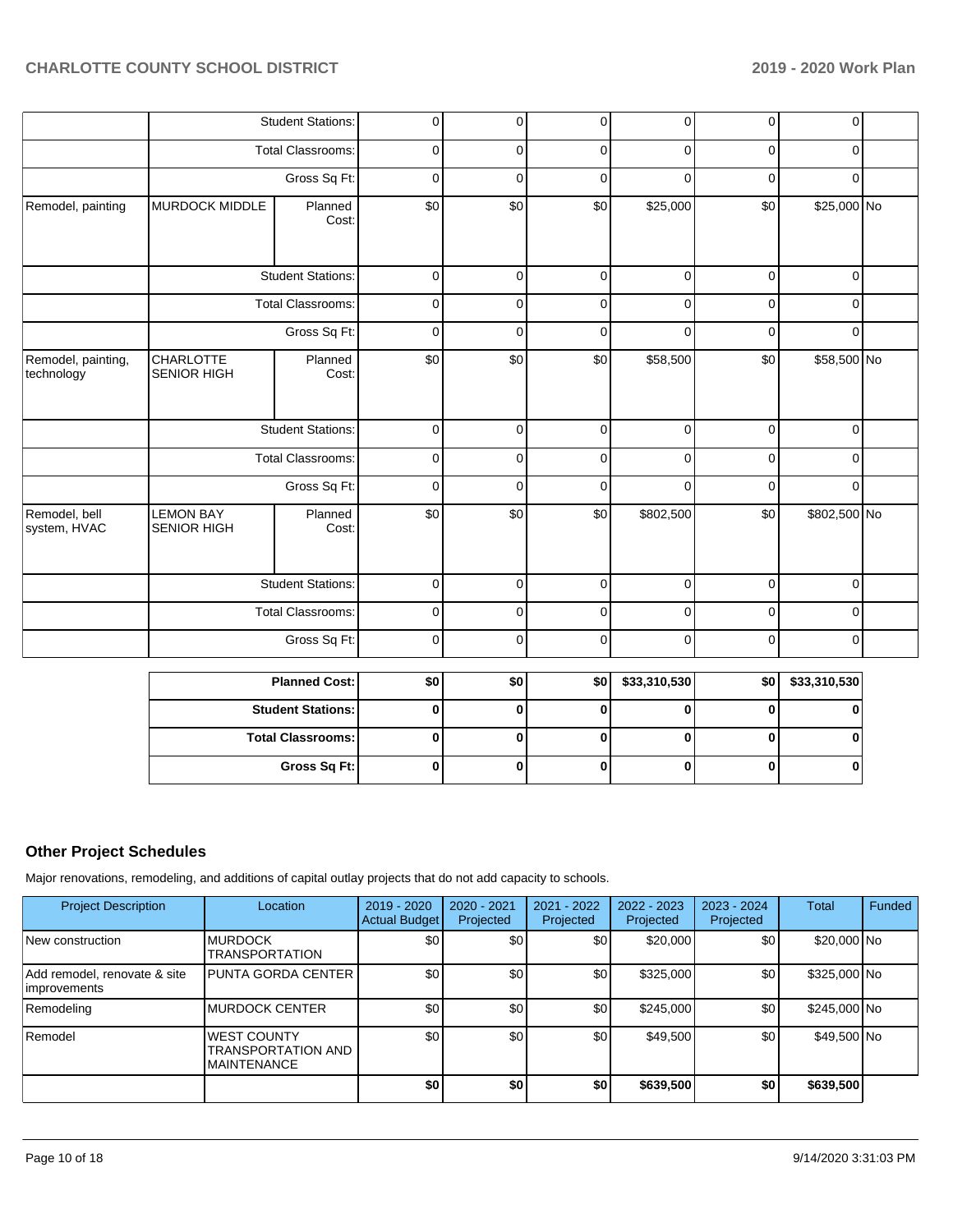## **Additional Project Schedules**

Nothing reported for this section. Any projects that are not identified in the last approved educational plant survey.

#### **Non Funded Growth Management Project Schedules**

Schedule indicating which projects, due to planned development, that CANNOT be funded from current revenues projected over the next five years.

Nothing reported for this section.

## **Tracking**

## **Capacity Tracking**

| Location                                   | $2019 -$<br><b>2020 Satis.</b><br>Stu. Sta. | Actual<br>$2019 -$<br><b>2020 FISH</b><br>Capacity | Actual<br>$2018 -$<br>2019<br><b>COFTE</b> | # Class<br>Rooms | Actual<br>Average<br>$2019 -$<br>2020 Class<br><b>Size</b> | Actual<br>$2019 -$<br>2020<br><b>Utilization</b> | <b>New</b><br>Stu.<br>Capacity | <b>New</b><br>Rooms to<br>be<br>Added/Re<br>moved | Projected<br>$2023 -$<br>2024<br><b>COFTE</b> | Projected<br>$2023 -$<br>2024<br><b>Utilization</b> | Projected<br>$2023 -$<br>2024 Class<br><b>Size</b> |
|--------------------------------------------|---------------------------------------------|----------------------------------------------------|--------------------------------------------|------------------|------------------------------------------------------------|--------------------------------------------------|--------------------------------|---------------------------------------------------|-----------------------------------------------|-----------------------------------------------------|----------------------------------------------------|
| <b>SALLIE JONES</b><br>ELEMENTARY          | 717                                         | 717                                                | 674                                        | 38               | 18                                                         | 94.00 %                                          | $\Omega$                       | $\Omega$                                          | 600                                           | 84.00 %                                             | 16                                                 |
| <b>CHARLOTTE SENIOR</b><br>HIGH            | 1,828                                       | 1,736                                              | 1,784                                      | 77               | 23                                                         | 103.00%                                          | 0                              | $\Omega$                                          | 1,600                                         | 92.00 %                                             | 21                                                 |
| <b>PEACE RIVER</b><br><b>ELEMENTARY</b>    | 861                                         | 861                                                | 597                                        | 47               | 13                                                         | 69.00 %                                          | $\Omega$                       | $\Omega$                                          | 600                                           | 70.00 %                                             | 13                                                 |
| <b>CHARLOTTE HARBOR</b><br> SCHOOL         | 262                                         | 262                                                | 148                                        | 23               | 6                                                          | 57.00 %                                          | $\Omega$                       | $\Omega$                                          | 140                                           | 53.00 %                                             | 6                                                  |
| <b>LEMON BAY SENIOR</b><br><b>HIGH</b>     | 1,428                                       | 1,285                                              | 1,028                                      | 58               | 18                                                         | 80.00 %                                          | $\Omega$                       | $\Omega$                                          | 1,050                                         | 82.00 %                                             | 18                                                 |
| <b>BENJAMIN J BAKER</b><br>ELEMENTARY      | 324                                         | 324                                                | 25                                         | 18               |                                                            | 8.00 %                                           | $\Omega$                       | $\Omega$                                          | 25                                            | 8.00 %                                              | $\mathbf{1}$                                       |
| <b>LEAST ELEMENTARY</b>                    | 861                                         | 861                                                | 676                                        | 47               | 14                                                         | 78.00 %                                          | $\Omega$                       | $\Omega$                                          | 700                                           | 81.00 %                                             | 15                                                 |
| <b>NEIL ARMSTRONG</b><br><b>ELEMENTARY</b> | 861                                         | 861                                                | 795                                        | 47               | 17                                                         | 92.00 %                                          | $\Omega$                       | $\Omega$                                          | 700                                           | 81.00%                                              | 15                                                 |
| PUNTA GORDA MIDDLE                         | 1,381                                       | 1,242                                              | 1,155                                      | 60               | 19                                                         | 93.00 %                                          | $\Omega$                       | $\Omega$                                          | 1,100                                         | 89.00 %                                             | 18                                                 |
| <b>PORT CHARLOTTE</b><br>MIDDLE            | 1,112                                       | 1,000                                              | 800                                        | 51               | 16                                                         | 80.00 %                                          | $\Omega$                       | $\Omega$                                          | 800                                           | 80.00 %                                             | 16                                                 |
| <b>IMEADOW PARK</b><br>ELEMENTARY          | 865                                         | 865                                                | 706                                        | 47               | 15                                                         | 82.00 %                                          | $\Omega$                       | $\Omega$                                          | 600                                           | 69.00 %                                             | 13                                                 |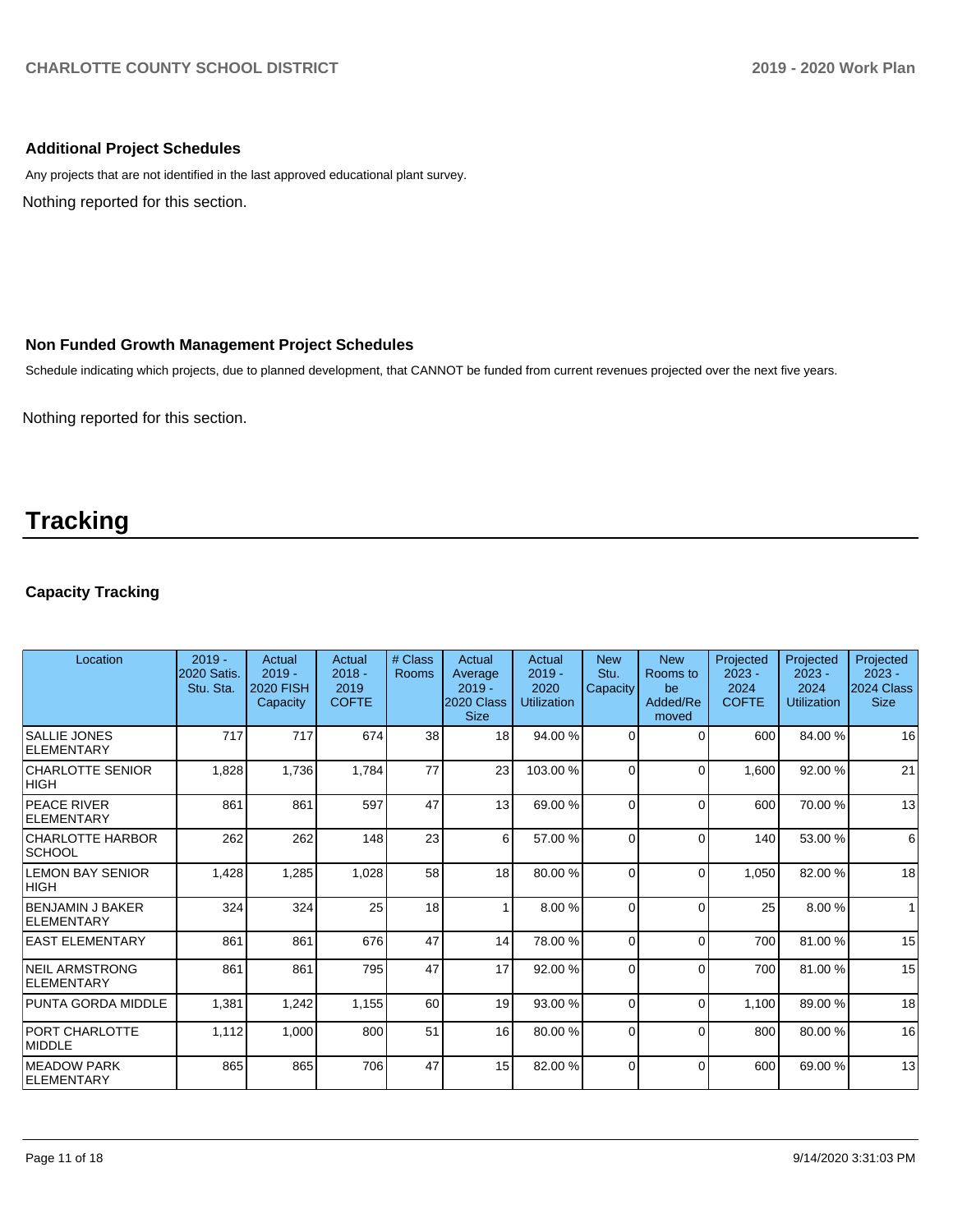| <b>PORT CHARLOTTE</b><br><b>SENIOR HIGH</b>  | 1,937  | 1,840  | 1,534  | 79  | 19 | 83.00 % | $\Omega$ | $\Omega$ | 1,600  | 87.00 % | 20 |
|----------------------------------------------|--------|--------|--------|-----|----|---------|----------|----------|--------|---------|----|
| <b>CHARLOTTE</b><br><b>TECHNICAL COLLEGE</b> | 745    | 894    | 233    | 43  | 5  | 26.00 % | 0        | $\Omega$ | 200    | 22.00 % | 5  |
| L A AINGER MIDDLE                            | 1,053  | 947    | 601    | 47  | 13 | 63.00 % | 0        | $\Omega$ | 700    | 74.00 % | 15 |
| <b>VINELAND</b><br><b>IELEMENTARY</b>        | 880    | 880    | 577    | 47  | 12 | 66.00 % | $\Omega$ | $\Omega$ | 600    | 68.00 % | 13 |
| <b>LIBERTY ELEMENTARY</b>                    | 655    | 655    | 548    | 35  | 16 | 84.00 % | $\Omega$ | $\Omega$ | 600    | 92.00 % | 17 |
| IMURDOCK MIDDLE                              | 909    | 818    | 676    | 42  | 16 | 83.00 % | $\Omega$ | $\Omega$ | 700    | 86.00 % | 17 |
| IMYAKKA RIVER<br><b>IELEMENTARY</b>          | 667    | 667    | 518    | 35  | 15 | 78.00 % | $\Omega$ | $\Omega$ | 500    | 75.00 % | 14 |
| <b>DEEP CREEK</b><br><b>ELEMENTARY</b>       | 884    | 884    | 669    | 47  | 14 | 76.00 % | 0        | $\Omega$ | 700    | 79.00 % | 15 |
| <b>KINGSWAY</b><br><b>IELEMENTARY</b>        | 732    | 732    | 601    | 40  | 15 | 82.00 % | 0        | $\Omega$ | 600    | 82.00 % | 15 |
| THE ACADEMY                                  | 325    | 292    | 219    | 18  | 12 | 75.00 % | 0        | $\Omega$ | 291    | 100.00% | 16 |
|                                              | 19,287 | 18,623 | 14,565 | 946 | 15 | 78.21 % | 0        | O        | 14,406 | 77.36 % | 15 |

The COFTE Projected Total (14,406) for 2023 - 2024 must match the Official Forecasted COFTE Total (14,406 ) for 2023 - 2024 before this section can be completed. In the event that the COFTE Projected Total does not match the Official forecasted COFTE, then the Balanced Projected COFTE Table should be used to balance COFTE.

| Projected COFTE for 2023 - 2024 |        | <b>Grade Level Type</b> | <b>Balanced Projected</b><br>COFTE for 2023 - 2024 |
|---------------------------------|--------|-------------------------|----------------------------------------------------|
| Elementary (PK-3)               | 4,556  |                         |                                                    |
| Middle $(4-8)$                  | 5,297  |                         |                                                    |
|                                 |        | Elementary (PK-3)       | $\Omega$                                           |
| High (9-12)                     | 4,553  |                         |                                                    |
|                                 |        | Middle (4-8)            | $\Omega$                                           |
|                                 | 14.406 |                         |                                                    |
|                                 |        | High (9-12)             | $\Omega$                                           |
|                                 |        |                         |                                                    |

#### **Relocatable Replacement**

Number of relocatable classrooms clearly identified and scheduled for replacement in the school board adopted financially feasible 5-year district work program.

| Location                          | $-2020$<br>$2019 -$ | $2020 - 2021$ | $-2022$<br>2021 | 2022 - 2023 | $2023 - 2024$ | Year 5 Total |
|-----------------------------------|---------------------|---------------|-----------------|-------------|---------------|--------------|
| Total Relocatable Replacements: I |                     |               |                 |             |               | 0            |

#### **Charter Schools Tracking**

Information regarding the use of charter schools.

| Location-Type                                | # Relocatable<br>units or<br>permanent<br><b>classrooms</b> | Owner             | IYear Started or<br>Scheduled | <b>Student</b><br><b>Stations</b> | <b>Students</b><br>Enrolled | Years in<br>Contract | <b>Total Charter</b><br>Students<br>projected for<br>2023 - 2024 |
|----------------------------------------------|-------------------------------------------------------------|-------------------|-------------------------------|-----------------------------------|-----------------------------|----------------------|------------------------------------------------------------------|
| Florida Southwestern State<br><b>College</b> |                                                             | 11 <b>I</b> OTHER | 2009                          | 415                               | 380                         |                      | 400                                                              |

**14,406**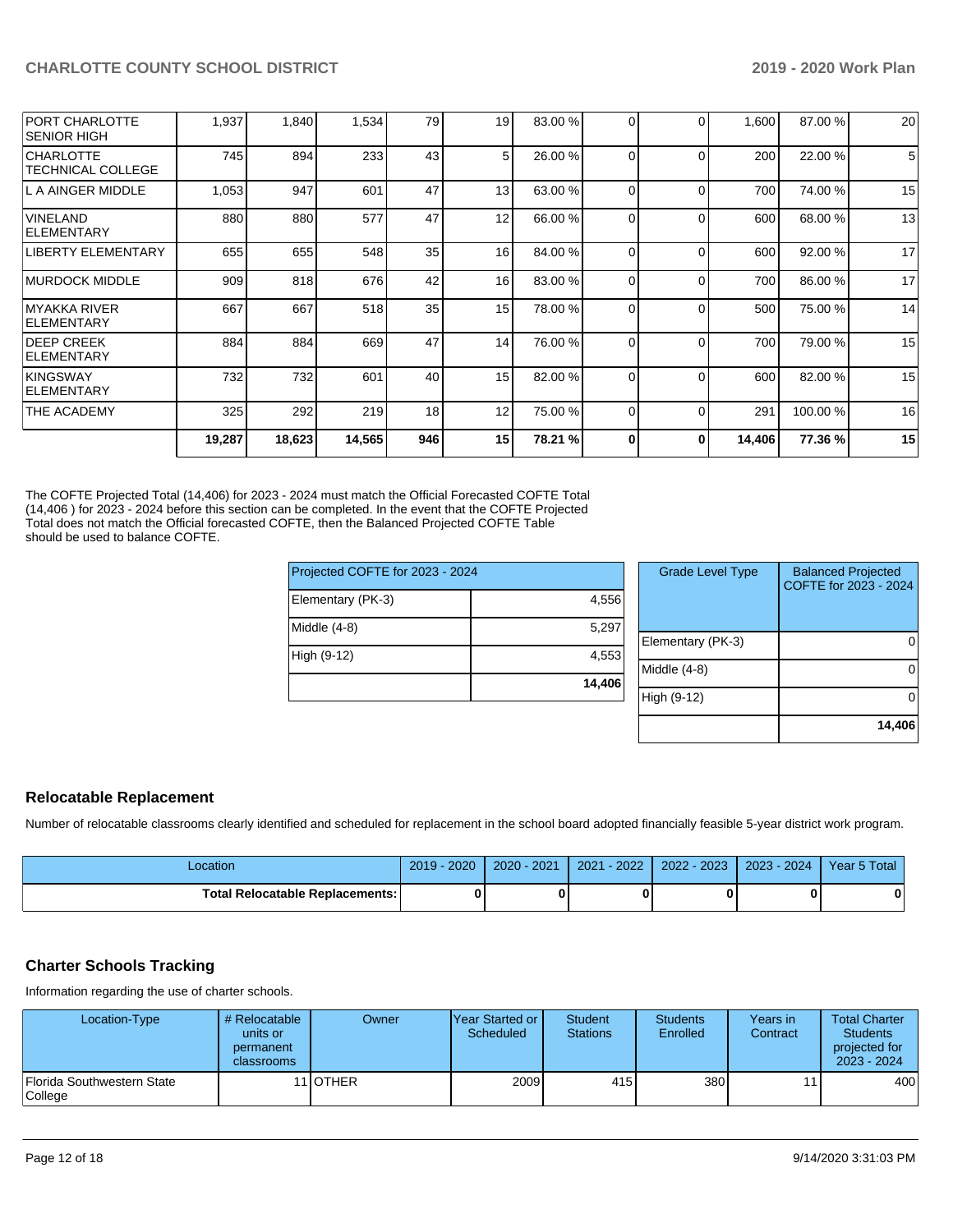| Crossroads Hope Academy |                 | 1 ILEASE RENT | 2012 | 40               | 20   | 20 <sup>1</sup> |
|-------------------------|-----------------|---------------|------|------------------|------|-----------------|
| Babcock Neighborhood    |                 | 25 OTHER      | 2017 | 520 <sup>1</sup> | 423' | 866             |
|                         | 37 <sub>l</sub> |               |      | 975              | 823  | 1.286           |

## **Special Purpose Classrooms Tracking**

The number of classrooms that will be used for certain special purposes in the current year, by facility and type of classroom, that the district will, 1), not use for educational purposes, and 2), the co-teaching classrooms that are not open plan classrooms and will be used for educational purposes.

| School                                        | <b>School Type</b> | # of Elementary<br>K-3 Classrooms | # of Middle 4-8<br><b>Classrooms</b> | # of High $9-12$<br><b>Classrooms</b> | # of $ESE$<br><b>Classrooms</b> | # of Combo<br><b>Classrooms</b> | Total<br>Classrooms |
|-----------------------------------------------|--------------------|-----------------------------------|--------------------------------------|---------------------------------------|---------------------------------|---------------------------------|---------------------|
| <b>IDEEP CREEK ELEMENTARY</b>                 | Educational        |                                   |                                      |                                       |                                 |                                 |                     |
| KINGSWAY ELEMENTARY                           | Educational        |                                   |                                      |                                       |                                 |                                 |                     |
| <b>PORT CHARLOTTE SENIOR HIGH Educational</b> |                    |                                   |                                      |                                       |                                 |                                 | 21                  |
| <b>PORT CHARLOTTE MIDDLE</b>                  | Educational        |                                   |                                      |                                       |                                 |                                 |                     |
| <b>Total Educational Classrooms:</b>          |                    |                                   |                                      |                                       |                                 | 11                              |                     |

| School                                | School Type | $\#$ of Elementary $\#$ of Middle 4-8<br><b>IK-3 Classrooms L</b> | <b>Classrooms</b> | $#$ of High 9-12<br><b>Classrooms</b> | # of $ESE$<br><b>Classrooms</b> | # of Combo<br><b>Classrooms</b> | Total<br><b>Classrooms</b> |
|---------------------------------------|-------------|-------------------------------------------------------------------|-------------------|---------------------------------------|---------------------------------|---------------------------------|----------------------------|
| NEIL ARMSTRONG ELEMENTARY Co-Teaching |             |                                                                   |                   |                                       |                                 |                                 | 8                          |
| <b>Total Co-Teaching Classrooms:</b>  |             |                                                                   |                   |                                       | 0                               | 8                               |                            |

#### **Infrastructure Tracking**

**Necessary offsite infrastructure requirements resulting from expansions or new schools. This section should include infrastructure information related to capacity project schedules and other project schedules (Section 4).** 

Not Specified

**Proposed location of planned facilities, whether those locations are consistent with the comprehensive plans of all affected local governments, and recommendations for infrastructure and other improvements to land adjacent to existing facilities. Provisions of 1013.33(12), (13) and (14) and 1013.36 must be addressed for new facilities planned within the 1st three years of the plan (Section 5).** 

Not Specified

**Consistent with Comp Plan?** No

#### **Net New Classrooms**

The number of classrooms, by grade level and type of construction, that were added during the last fiscal year.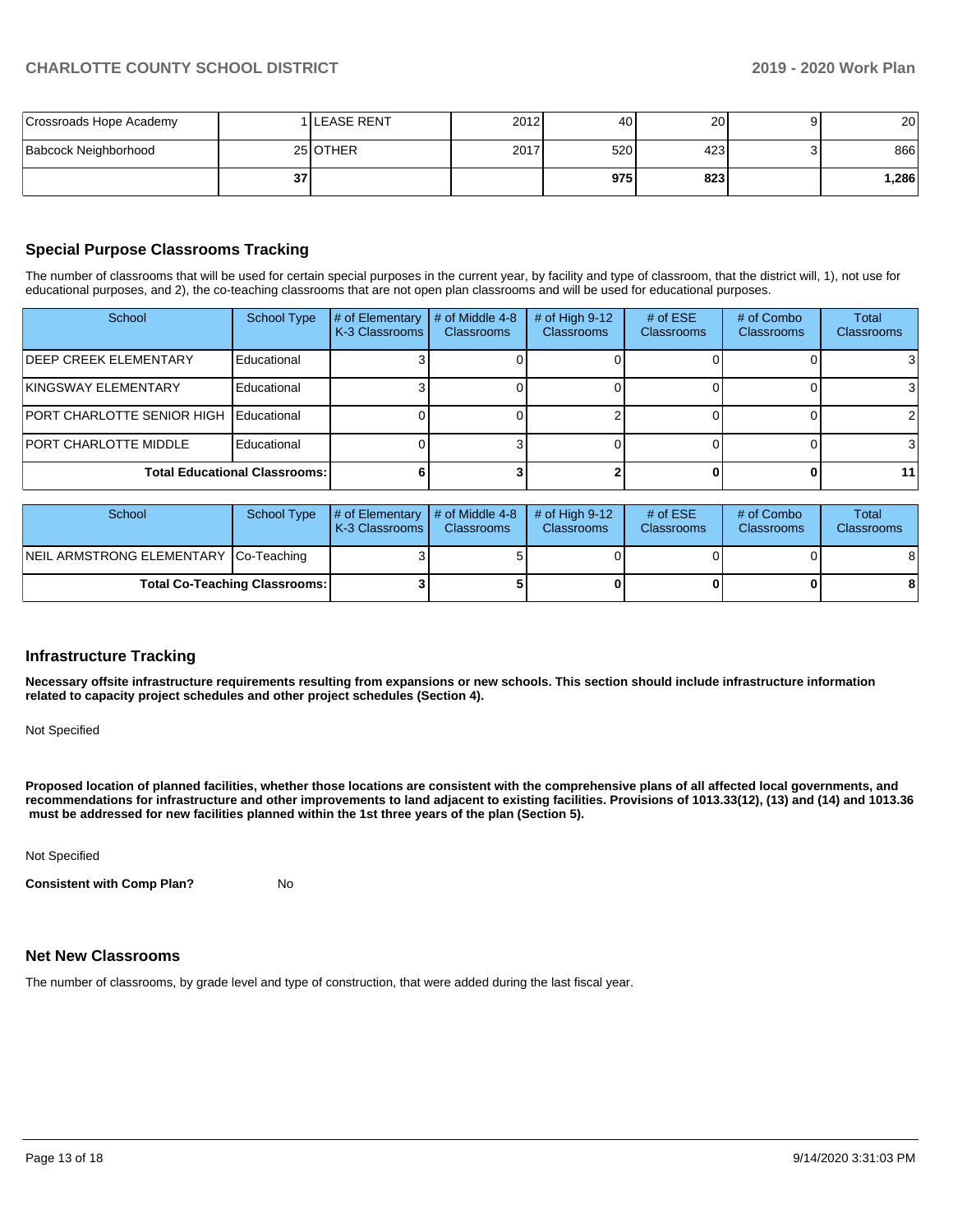| List the net new classrooms added in the 2018 - 2019 fiscal year.                                                                                       | List the net new classrooms to be added in the 2019 - 2020 fiscal<br>year. |                            |                                |                        |                                                                        |                            |                                |                        |
|---------------------------------------------------------------------------------------------------------------------------------------------------------|----------------------------------------------------------------------------|----------------------------|--------------------------------|------------------------|------------------------------------------------------------------------|----------------------------|--------------------------------|------------------------|
| "Classrooms" is defined as capacity carrying classrooms that are added to increase<br>capacity to enable the district to meet the Class Size Amendment. |                                                                            |                            |                                |                        | Totals for fiscal year 2019 - 2020 should match totals in Section 15A. |                            |                                |                        |
| Location                                                                                                                                                | $2018 - 2019$ #<br>Permanent                                               | $2018 - 2019$ #<br>Modular | $2018 - 2019$ #<br>Relocatable | $2018 - 2019$<br>Total | $2019 - 2020$ #<br>Permanent                                           | $2019 - 2020$ #<br>Modular | $2019 - 2020$ #<br>Relocatable | $2019 - 2020$<br>Total |
| Elementary (PK-3)                                                                                                                                       |                                                                            |                            |                                |                        |                                                                        |                            |                                |                        |
| Middle (4-8)                                                                                                                                            |                                                                            |                            |                                |                        |                                                                        |                            |                                |                        |
| High (9-12)                                                                                                                                             |                                                                            |                            |                                |                        |                                                                        |                            |                                | 0                      |
|                                                                                                                                                         |                                                                            |                            |                                |                        |                                                                        |                            |                                |                        |

## **Relocatable Student Stations**

Number of students that will be educated in relocatable units, by school, in the current year, and the projected number of students for each of the years in the workplan.

| <b>Site</b>                                 | 2019 - 2020    | 2020 - 2021 | 2021 - 2022 | 2022 - 2023 | 2023 - 2024 | 5 Year Average |
|---------------------------------------------|----------------|-------------|-------------|-------------|-------------|----------------|
| PORT CHARLOTTE MIDDLE                       | $\overline{0}$ | 0           | $\Omega$    | 0           | $\Omega$    | 0              |
| <b>MEADOW PARK ELEMENTARY</b>               | $\Omega$       | $\Omega$    | $\Omega$    | $\Omega$    | $\Omega$    | $\Omega$       |
| THE ACADEMY                                 | 50             | 50          | 50          | 50          | 50          | 50             |
| SALLIE JONES ELEMENTARY                     | $\Omega$       | $\Omega$    | $\Omega$    | $\Omega$    | $\Omega$    | $\Omega$       |
| <b>CHARLOTTE SENIOR HIGH</b>                | $\Omega$       | $\Omega$    | $\Omega$    | $\Omega$    | $\Omega$    | 0              |
| <b>PEACE RIVER ELEMENTARY</b>               | $\Omega$       | $\Omega$    | $\Omega$    | $\Omega$    | $\Omega$    | $\Omega$       |
| CHARLOTTE HARBOR SCHOOL                     | 90             | 90          | 90          | 90          | 90          | 90             |
| <b>LEMON BAY SENIOR HIGH</b>                | 0              | $\mathbf 0$ | 0           | 0           | 0           | 0              |
| MYAKKA RIVER ELEMENTARY                     | 0              | 0           | $\mathbf 0$ | 0           | $\Omega$    | $\mathbf 0$    |
| <b>DEEP CREEK ELEMENTARY</b>                | 213            | 213         | 213         | 213         | 213         | 213            |
| KINGSWAY ELEMENTARY                         | $\Omega$       | 0           | $\Omega$    | 0           | $\Omega$    | $\Omega$       |
| PORT CHARLOTTE SENIOR HIGH                  | $\Omega$       | $\Omega$    | $\Omega$    | 0           | $\Omega$    | $\mathbf 0$    |
| CHARLOTTE TECHNICAL COLLEGE                 | $\Omega$       | $\Omega$    | $\Omega$    | $\Omega$    | $\Omega$    | $\Omega$       |
| L A AINGER MIDDLE                           | $\Omega$       | $\Omega$    | $\Omega$    | $\Omega$    | $\Omega$    | $\Omega$       |
| <b>VINELAND ELEMENTARY</b>                  | 232            | 232         | 232         | 232         | 232         | 232            |
| <b>LIBERTY ELEMENTARY</b>                   | 0              | 0           | 0           | 0           | 0           | 0              |
| MURDOCK MIDDLE                              | $\Omega$       | 0           | $\Omega$    | 0           | $\Omega$    | $\Omega$       |
| BENJAMIN J BAKER ELEMENTARY                 | $\Omega$       | $\Omega$    | $\Omega$    | 0           | $\Omega$    | 0              |
| <b>EAST ELEMENTARY</b>                      | $\Omega$       | 0           | $\Omega$    | 0           | $\Omega$    | 0              |
| NEIL ARMSTRONG ELEMENTARY                   | $\Omega$       | $\Omega$    | $\Omega$    | 0           | $\Omega$    | 0              |
| <b>PUNTA GORDA MIDDLE</b>                   | $\Omega$       | $\Omega$    | $\Omega$    | $\Omega$    | $\Omega$    | $\Omega$       |
| Totals for CHARLOTTE COUNTY SCHOOL DISTRICT |                |             |             |             |             |                |
|                                             |                |             |             |             |             |                |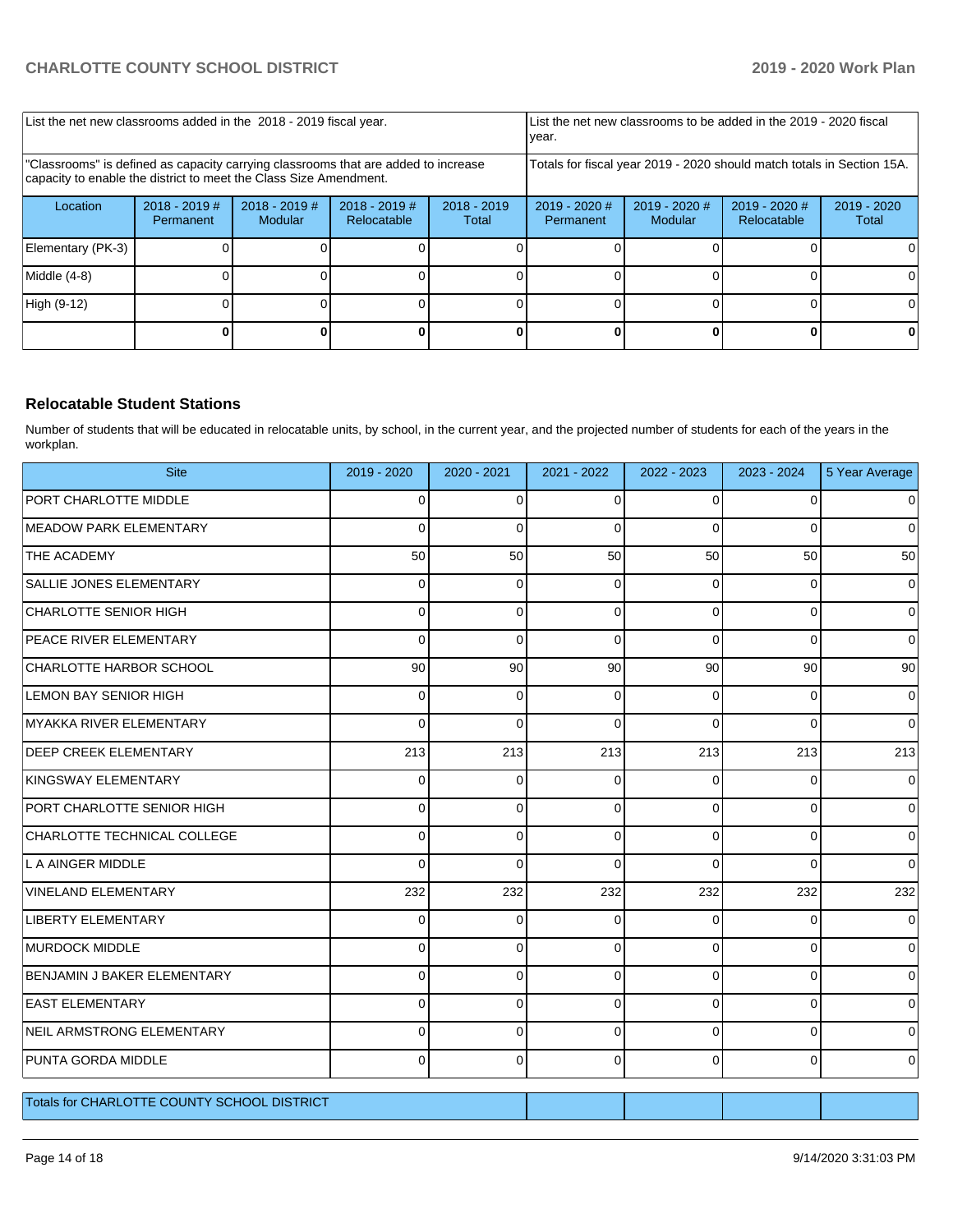| Total students in relocatables by year.           | 585    | 585    | 585    | 585    | 585 l  | 585    |
|---------------------------------------------------|--------|--------|--------|--------|--------|--------|
| Total number of COFTE students projected by year. | 14,487 | 14.427 | 14.388 | 14.408 | 14,406 | 14,423 |
| Percent in relocatables by year.                  | 4 % I  | 4 % I  | 4 % I  | 4 % I  | 4 % l  | 4 %    |

## **Leased Facilities Tracking**

Exising leased facilities and plans for the acquisition of leased facilities, including the number of classrooms and student stations, as reported in the educational plant survey, that are planned in that location at the end of the five year workplan.

| Location                      | # of Leased<br>Classrooms 2019 -<br>2020 | <b>FISH Student</b><br><b>Stations</b> | Owner                       | # of Leased<br>Classrooms 2023 -<br>2024 | <b>FISH Student</b><br><b>Stations</b> |
|-------------------------------|------------------------------------------|----------------------------------------|-----------------------------|------------------------------------------|----------------------------------------|
| CHARLOTTE HARBOR SCHOOL       | 6                                        |                                        | 90 Mobile<br>Modular/SGroup | 6                                        | 90                                     |
| SALLIE JONES ELEMENTARY       | $\Omega$                                 | $\Omega$                               |                             | $\Omega$                                 | $\Omega$                               |
| CHARLOTTE SENIOR HIGH         | $\Omega$                                 | $\Omega$                               |                             | $\Omega$                                 | $\mathbf 0$                            |
| <b>PEACE RIVER ELEMENTARY</b> | $\Omega$                                 | $\Omega$                               |                             | $\Omega$                                 | $\Omega$                               |
| LEMON BAY SENIOR HIGH         | $\Omega$                                 | $\Omega$                               |                             | $\Omega$                                 | $\Omega$                               |
| BENJAMIN J BAKER ELEMENTARY   | $\mathbf 0$                              | $\Omega$                               |                             | $\Omega$                                 | $\overline{0}$                         |
| <b>EAST ELEMENTARY</b>        | $\Omega$                                 | $\Omega$                               |                             | $\Omega$                                 | $\Omega$                               |
| NEIL ARMSTRONG ELEMENTARY     | $\Omega$                                 | $\mathbf{0}$                           |                             | $\Omega$                                 | $\overline{0}$                         |
| PUNTA GORDA MIDDLE            | $\Omega$                                 | $\Omega$                               |                             | $\Omega$                                 | $\Omega$                               |
| <b>PORT CHARLOTTE MIDDLE</b>  | $\Omega$                                 | $\mathbf{0}$                           |                             | $\Omega$                                 | $\overline{0}$                         |
| <b>MEADOW PARK ELEMENTARY</b> | $\Omega$                                 | $\Omega$                               |                             | $\Omega$                                 | $\overline{0}$                         |
| L A AINGER MIDDLE             | $\Omega$                                 | $\Omega$                               |                             | $\Omega$                                 | $\overline{0}$                         |
| <b>VINELAND ELEMENTARY</b>    | $\Omega$                                 | $\Omega$                               |                             | $\Omega$                                 | $\Omega$                               |
| MURDOCK MIDDLE                | $\Omega$                                 | $\Omega$                               |                             | $\Omega$                                 | 0                                      |
| MYAKKA RIVER ELEMENTARY       | $\Omega$                                 | $\Omega$                               |                             | $\Omega$                                 | 0                                      |
| <b>DEEP CREEK ELEMENTARY</b>  | $\Omega$                                 | $\Omega$                               |                             | $\Omega$                                 | $\overline{0}$                         |
| KINGSWAY ELEMENTARY           | $\Omega$                                 | $\Omega$                               |                             | $\Omega$                                 | $\overline{0}$                         |
| PORT CHARLOTTE SENIOR HIGH    | $\Omega$                                 | $\Omega$                               |                             | $\Omega$                                 | $\overline{0}$                         |
| LIBERTY ELEMENTARY            | $\Omega$                                 | $\Omega$                               |                             | $\Omega$                                 | $\Omega$                               |
| THE ACADEMY                   | $\overline{2}$                           |                                        | 50 S Group                  | $\overline{2}$                           | 50                                     |
| CHARLOTTE TECHNICAL COLLEGE   | $\Omega$                                 | $\Omega$                               |                             | $\Omega$                                 | $\Omega$                               |
|                               | 8                                        | 140                                    |                             | 8                                        | 140                                    |

#### **Failed Standard Relocatable Tracking**

Relocatable units currently reported by school, from FISH, and the number of relocatable units identified as 'Failed Standards'.

Nothing reported for this section.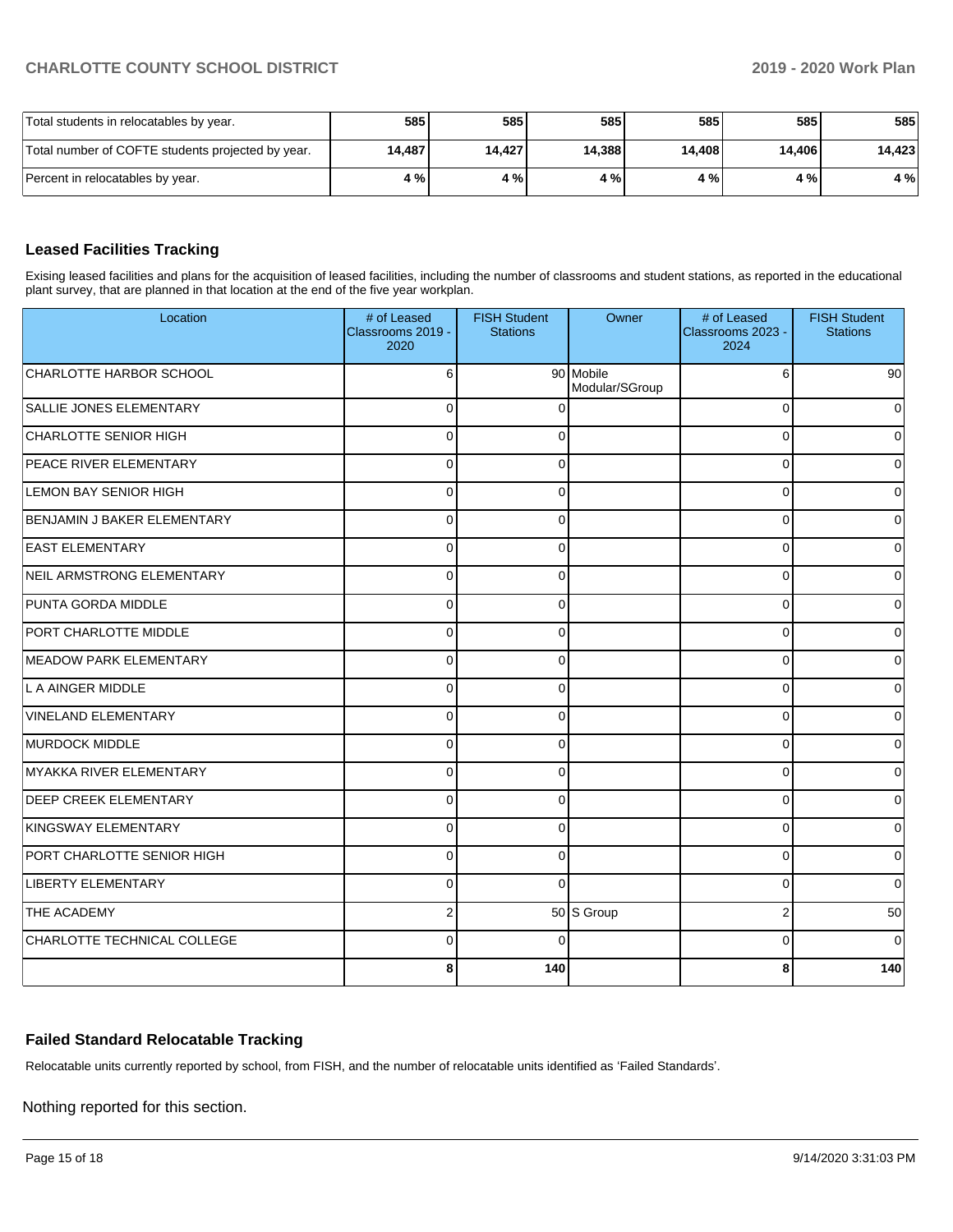## **Planning**

#### **Class Size Reduction Planning**

**Plans approved by the school board that reduce the need for permanent student stations such as acceptable school capacity levels, redistricting, busing, year-round schools, charter schools, magnet schools, public-private partnerships, multitrack scheduling, grade level organization, block scheduling, or other alternatives.**

Charlotte County Public Schools' class size reduction planning includes, but is not limited to, remodeling, renovation, new construction, year-round schools, and redistricting in our continued proactive approach to assure compliance with class size reduction requirements.

#### **School Closure Planning**

**Plans for the closure of any school, including plans for disposition of the facility or usage of facility space, and anticipated revenues.** 

Charlotte Public Schools currently has no plans to close any schools.

## **Long Range Planning**

#### **Ten-Year Maintenance**

District projects and locations regarding the projected need for major renovation, repair, and maintenance projects within the district in years 6-10 beyond the projects plans detailed in the five years covered by the work plan.

Nothing reported for this section.

#### **Ten-Year Capacity**

Schedule of capital outlay projects projected to ensure the availability of satisfactory student stations for the projected student enrollment in K-12 programs for the future 5 years beyond the 5-year district facilities work program.

Nothing reported for this section.

**Ten-Year Planned Utilization**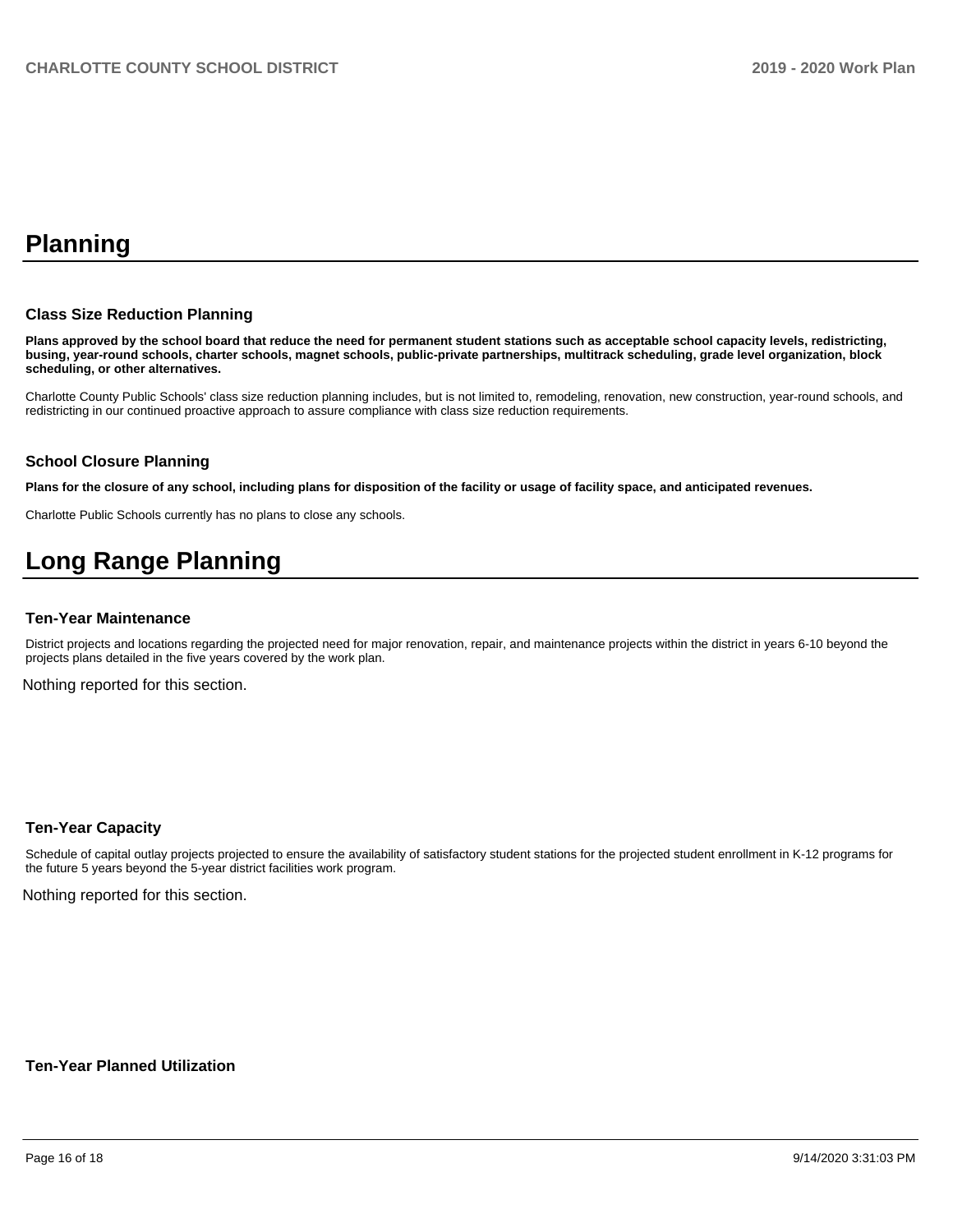Schedule of planned capital outlay projects identifying the standard grade groupings, capacities, and planned utilization rates of future educational facilities of the district for both permanent and relocatable facilities.

| <b>Grade Level Projections</b>  | <b>FISH</b><br>Student<br><b>Stations</b> | <b>Actual 2018 -</b><br><b>2019 FISH</b><br>Capacity | Actual<br>$2018 -$<br>2019<br><b>COFTE</b> | Actual 2018 - 2019<br>Utilization | Actual 2019 - 2020 / 2028 - 2029 new<br>Student Capacity to be added/removed | Projected 2028<br><b>2029 COFTE</b> | Projected 2028 -<br>2029 Utilization |
|---------------------------------|-------------------------------------------|------------------------------------------------------|--------------------------------------------|-----------------------------------|------------------------------------------------------------------------------|-------------------------------------|--------------------------------------|
| Elementary - District<br>Totals | 8.307                                     | 8,307                                                | 6,386.29                                   | 76.87 %                           |                                                                              |                                     | 0.00 %                               |
| Middle - District Totals        | 4.780                                     | 4.299                                                | 3.450.77                                   | 80.27 %                           |                                                                              |                                     | 0.00 %                               |
| High - District Totals          | 5.193                                     | 4.861                                                | 4.346.56                                   | 89.43 %                           |                                                                              |                                     | 0.00 %                               |
| Other - ESE, etc                | 1.007                                     | 1.156                                                | 381.02                                     | 32.96 %                           |                                                                              |                                     | 0.00 %                               |
|                                 | 19,287                                    | 18,623                                               | 14.564.64                                  | 78.21 %                           |                                                                              |                                     | 0.00%                                |

**Combination schools are included with the middle schools for student stations, capacity, COFTE and utilization purposes because these facilities all have a 90% utilization factor. Use this space to explain or define the grade groupings for combination schools.** 

No comments to report.

## **Ten-Year Infrastructure Planning**

Nothing reported for this section.

#### **Twenty-Year Maintenance**

District projects and locations regarding the projected need for major renovation, repair, and maintenance projects within the district in years 11-20 beyond the projects plans detailed in the five years covered by the work plan.

Nothing reported for this section.

#### **Twenty-Year Capacity**

Schedule of capital outlay projects projected to ensure the availability of satisfactory student stations for the projected student enrollment in K-12 programs for the future 11-20 years beyond the 5-year district facilities work program.

Nothing reported for this section.